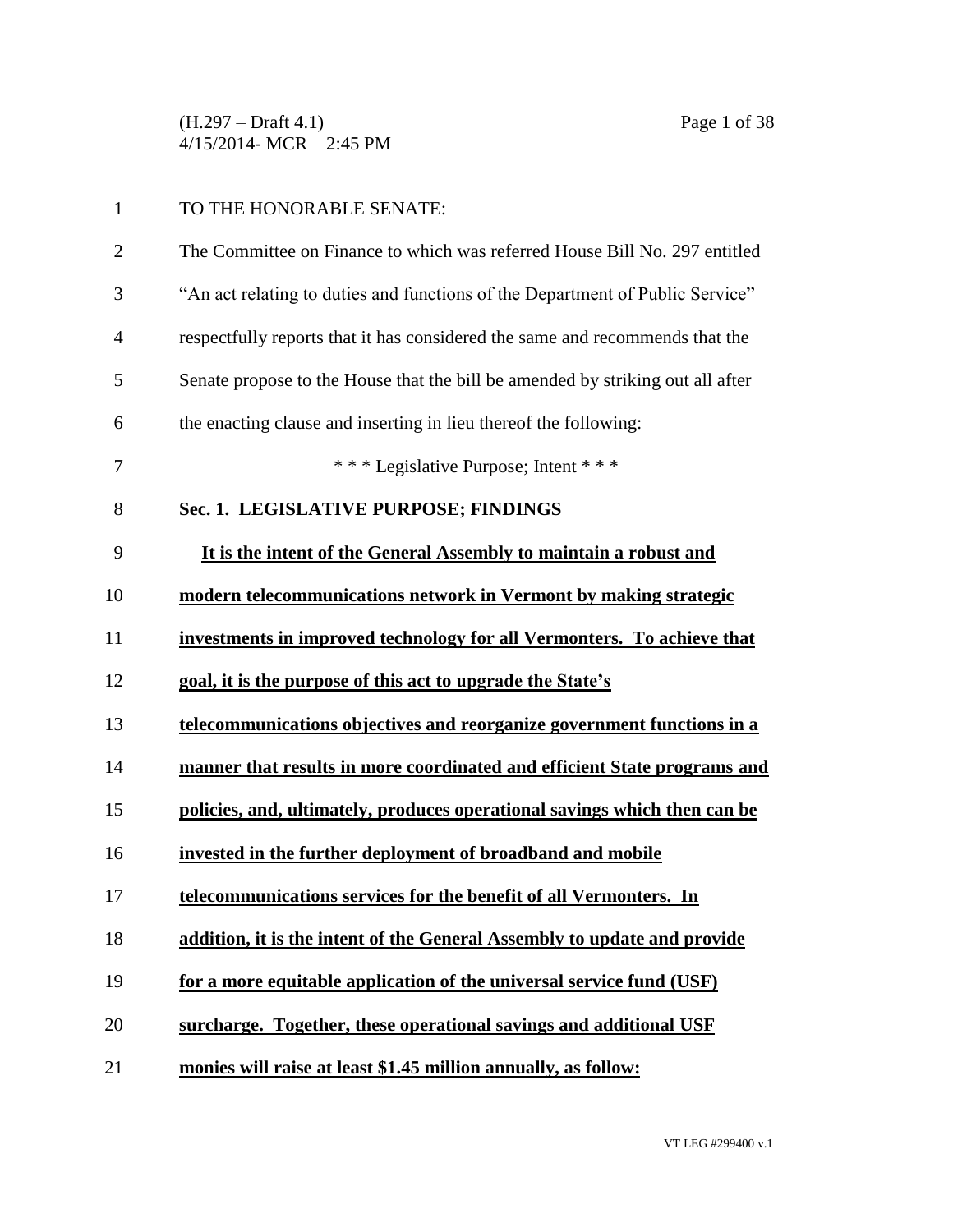(H.297 – Draft 4.1) Page 2 of 38 4/15/2014- MCR – 2:45 PM

| $\mathbf{1}$   | \$650,000.00 from an increase in the USF charge to a flat two                           |
|----------------|-----------------------------------------------------------------------------------------|
| $\overline{2}$ | percent;                                                                                |
| 3              | (2) \$500,00.00 from application of the USF charge to prepaid                           |
| 4              | wireless telecommunications service providers; and                                      |
| 5              | (3) \$300,000 in operational savings from the transfer and                              |
| 6              | consolidation of State telecommunications functions.                                    |
| 7              | *** USF; Connectivity Fund; Prepaid Wireless; Rate of Charge ***                        |
| 8              | Sec. 2. 30 V.S.A. § 7511 is amended to read:                                            |
| 9              | § 7511. DISTRIBUTION GENERALLY                                                          |
| 10             | (a) As directed by the public service board, Public Service Board, one-half             |
| 11             | of the total funds collected by the fiscal agent, and interest accruing thereon,        |
| 12             | shall be distributed as follows:                                                        |
| 13             | (1) $\overline{1}$ to pay costs payable to the fiscal agent under its contract with the |
| 14             | public service board. Board;                                                            |
| 15             | (2) $\overline{10}$ to support the Vermont telecommunications relay service in the      |
| 16             | manner provided by section 7512 of this title.                                          |
| 17             | (3) $\overline{4}$ to support the Vermont lifeline Lifeline program in the manner       |
| 18             | provided by section 7513 of this title.;                                                |
| 19             | (4) $\overline{4}$ to support enhanced 911 Enhanced 911 services in the manner          |
| 20             | provided by section 7514 of this title.; and                                            |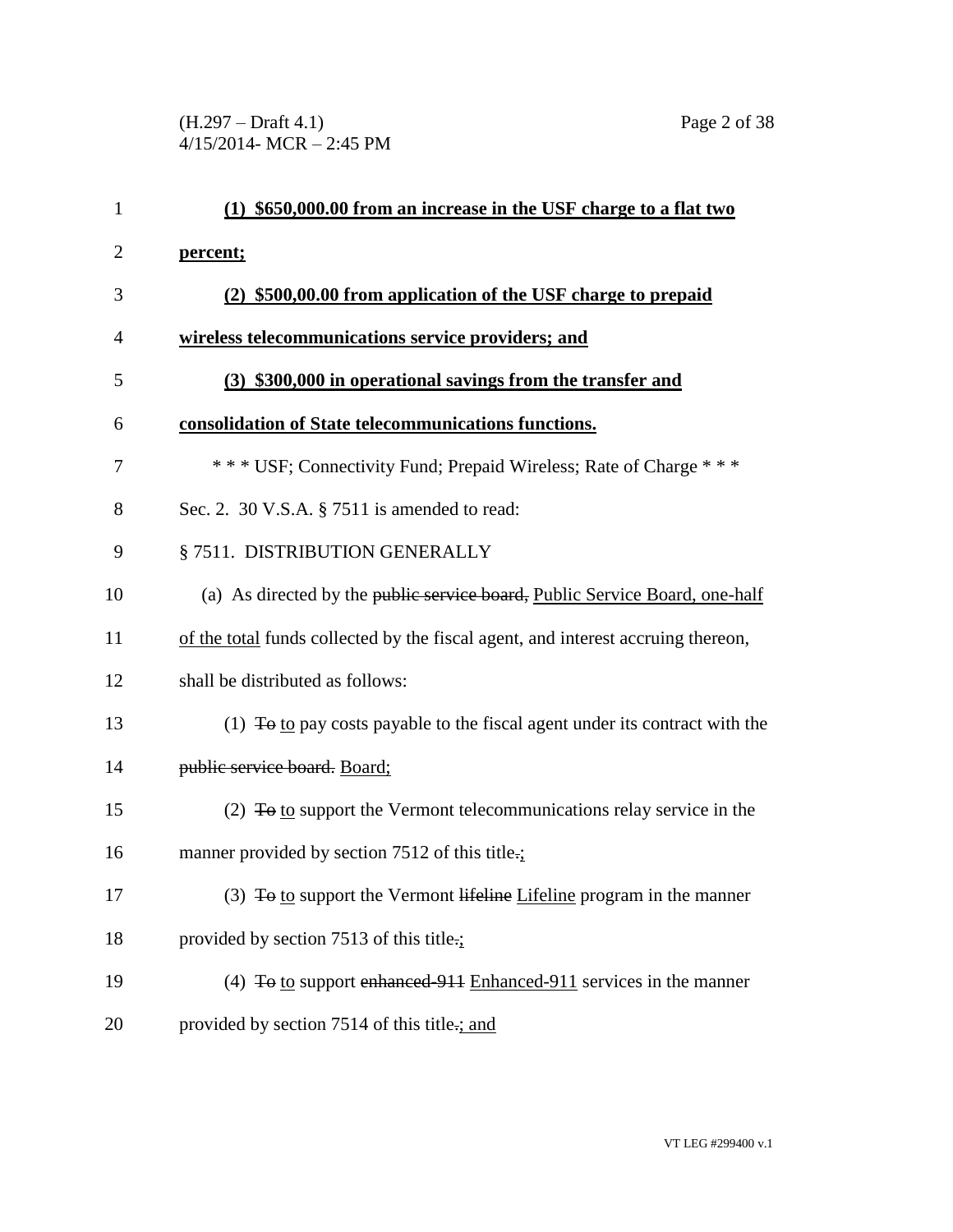(H.297 – Draft 4.1) Page 3 of 38 4/15/2014- MCR – 2:45 PM

| $\mathbf{1}$   | (5) To reduce the cost to customers of basic telecommunications service           |
|----------------|-----------------------------------------------------------------------------------|
| $\overline{2}$ | in high-cost areas, in the manner provided by section $7515$ of this title to     |
| 3              | support the Connectivity Fund established in section 7516 of this chapter.        |
| $\overline{4}$ | (b) If insufficient funds exist to support all of the purposes contained in       |
| 5              | subsection (a) of this section, the public service board Board shall conduct an   |
| 6              | expedited proceeding to allocate the available funds, giving priority in the      |
| 7              | order listed in subsection (a).                                                   |
| 8              | Sec. 3. 30 V.S.A. § 7516 is added to read:                                        |
| 9              | § 7516. CONNECTIVITY FUND                                                         |
| 10             | (a) There is created a Connectivity Fund for the purpose of providing             |
| 11             | access to Internet service that is capable of speeds of at least 4 Mbps download  |
| 12             | and 1 Mbps upload to every E-911 business and residential location in             |
| 13             | Vermont, beginning with locations not served as of December 31, 2013              |
| 14             | according to the minimum technical service characteristic objectives applicable   |
| 15             | at that time. Any new services funded in whole or in part by monies in this       |
| 16             | Fund shall be capable of being continuously upgraded to reflect the best          |
| 17             | available, most economically feasible service capabilities.                       |
| 18             | (b) The fiscal agent shall determine annually, by September 1, the                |
| 19             | amount of funds available to the Connectivity Fund. The Department of             |
| 20             | <b>Public Service shall publish annually a list of census blocks eligible for</b> |
| 21             | funding based on the Department's most recent broadband mapping data.             |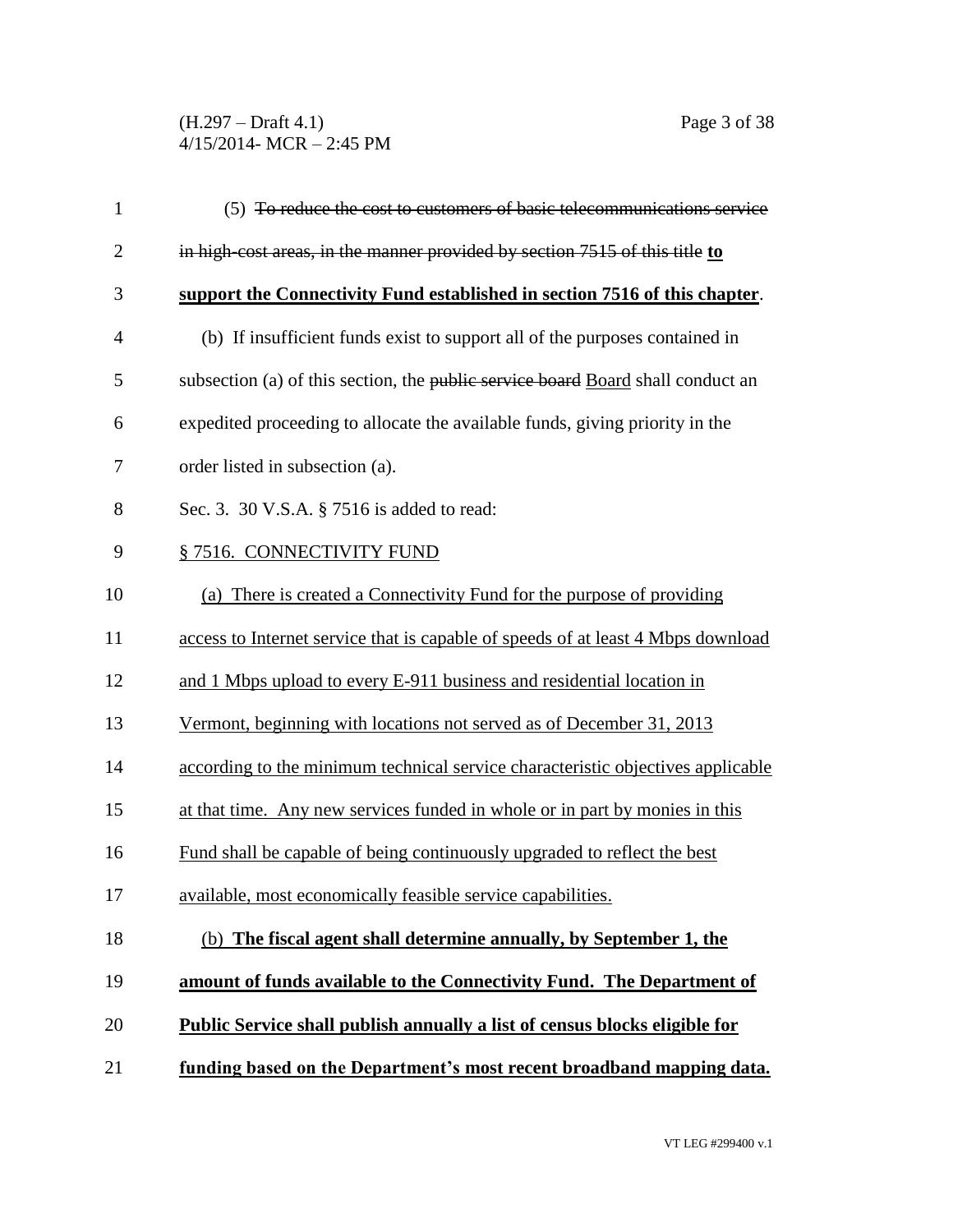(H.297 – Draft 4.1) Page 4 of 38 4/15/2014- MCR – 2:45 PM

| $\mathbf{1}$ | The Department annually shall solicit proposals from service providers,        |
|--------------|--------------------------------------------------------------------------------|
| 2            | the Vermont Telecommunications Authority, and the Division for                 |
| 3            | Connectivity to deploy broadband to eligible census blocks. The                |
| 4            | Department shall seek to give priority to proposals that reflect the lowest    |
| 5            | cost of providing services to unserved locations; however, the Department      |
| 6            | also shall consider:                                                           |
| 7            | (1) the proposed data transfer rates and other data transmission               |
| 8            | characteristics of services which would be available to consumers;             |
| 9            | (2) the price to consumers of services;                                        |
| 10           | (3) the proposed cost to consumers of any new construction,                    |
| 11           | equipment installation service, or facility required to obtain service;        |
| 12           | (4) whether the proposal would use the best available technology               |
| 13           | which is economically feasible;                                                |
| 14           | (5) the ability to achieve the Department's objectives in the most             |
| 15           | cost-effective manner;                                                         |
| 16           | (6) the availability of service of comparable quality and speed; and           |
| 17           | (7) the objectives of the State's Telecommunications Plan.                     |
| 18           | Sec. 4. 30 V.S.A. § 7521 is amended to read:                                   |
| 19           | §7521. CHARGE IMPOSED; WHOLESALE EXEMPTION                                     |
| 20           | (a) A universal service charge is imposed on all retail telecommunications     |
| 21           | service provided to a Vermont address. Where the location of a service and the |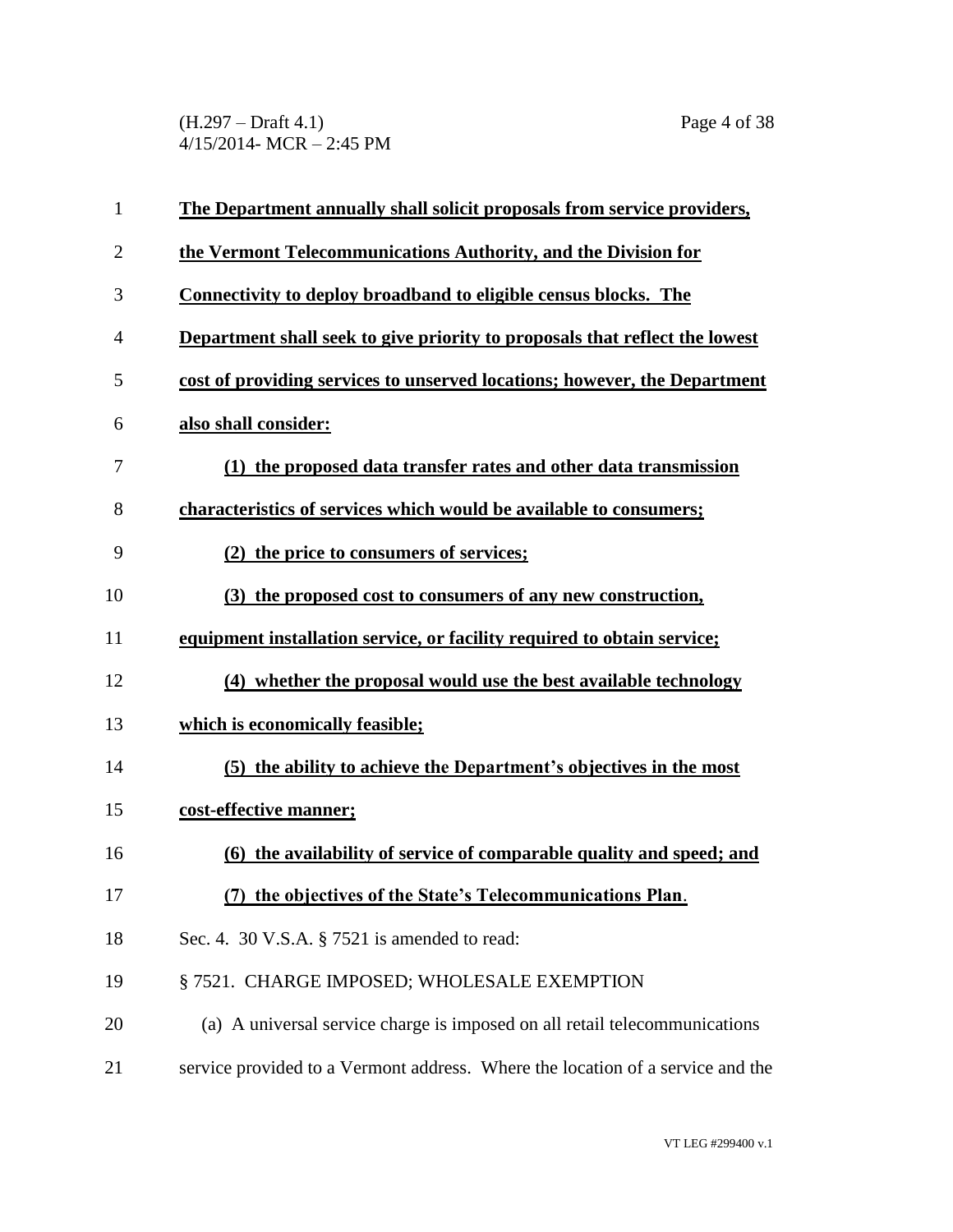## (H.297 – Draft 4.1) Page 5 of 38 4/15/2014- MCR – 2:45 PM

| $\mathbf{1}$   | location receiving the bill differ, the location of the service shall be used to |
|----------------|----------------------------------------------------------------------------------|
| $\mathbf{2}$   | determine whether the charge applies. The charge is imposed on the person        |
| 3              | purchasing the service, but shall be collected by the telecommunications         |
| $\overline{4}$ | provider. Each telecommunications service provider shall include in its tariffs  |
| 5              | filed at the public service board Public Service Board a description of its      |
| 6              | billing procedures for the universal service fund charge.                        |
| 7              | (b) The universal service charge shall not apply to wholesale transactions       |
| 8              | between telecommunications service providers where the service is a              |
| 9              | component part of a service provided to an end user. This exemption includes,    |
| 10             | but is not limited to, network access charges and interconnection charges paid   |
| 11             | to a local exchange carrier.                                                     |
| 12             | (c) In the case of mobile telecommunications service, the universal service      |
| 13             | charge is imposed when the customer's place of primary use is in Vermont.        |
| 14             | The terms "customer," "place of primary use," and "mobile"                       |
| 15             | telecommunications service" have the meanings given in 4 U.S.C. § 124. All       |
| 16             | provisions of 32 V.S.A. § 9782 shall apply to the imposition of the universal    |
| 17             | service charge under this section.                                               |
| 18             | $(d)(1)$ Notwithstanding any other provision of law to the contrary, in          |
| 19             | the case of prepaid wireless telecommunications services, the universal service  |
| 20             | charge shall be imposed on the provider based on its gross operating revenue.    |
| 21             | For purposes of this subsection:                                                 |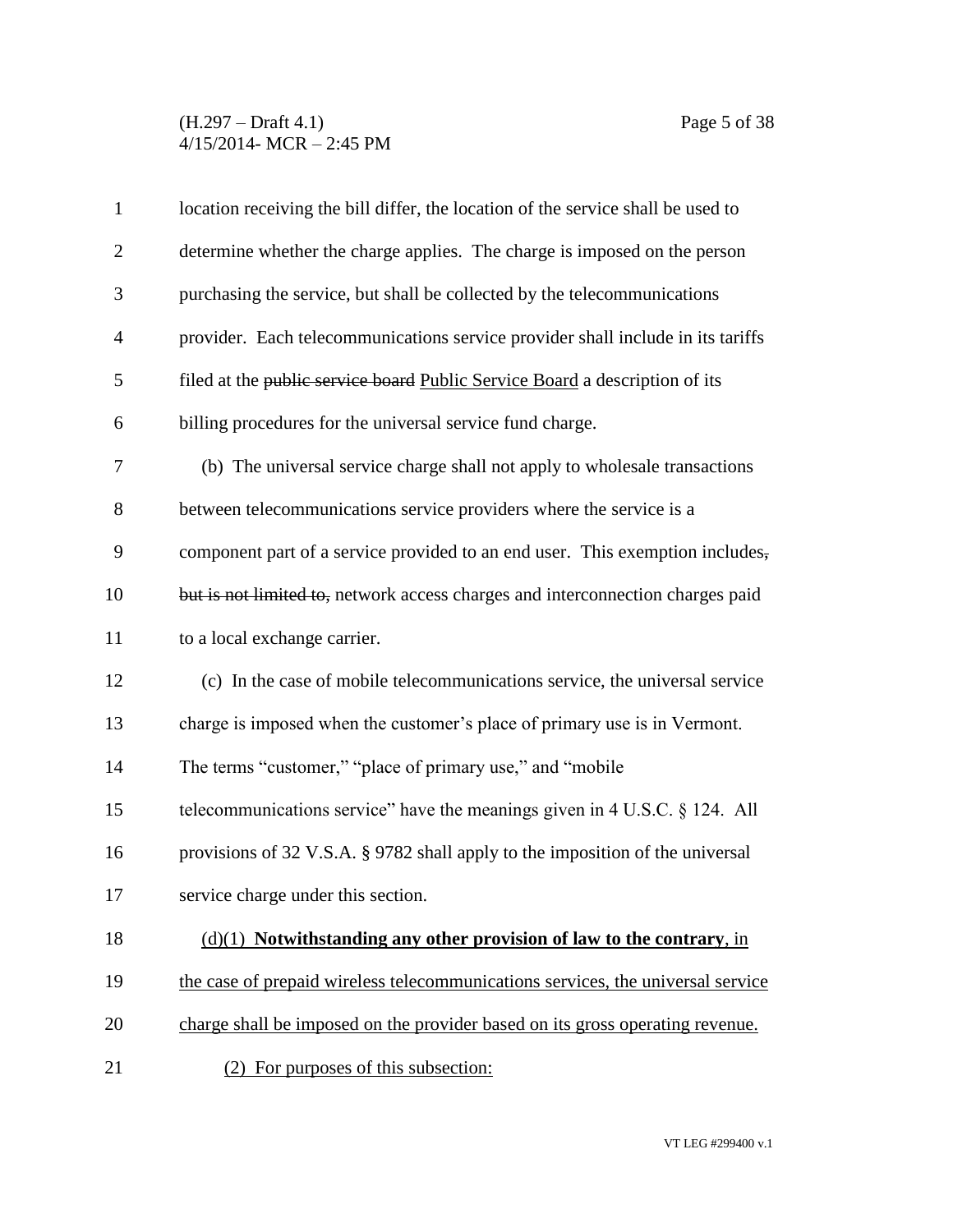(H.297 – Draft 4.1) Page 6 of 38 4/15/2014- MCR – 2:45 PM

| $\mathbf{1}$   | (A) "Gross operating revenue" means the gross operating revenue                 |
|----------------|---------------------------------------------------------------------------------|
| $\overline{2}$ | received by the provider from the sale of prepaid wireless telecommunications   |
| 3              | service in Vermont, as reported to the Department of Public Service under       |
| $\overline{4}$ | section 22 of this title.                                                       |
| 5              | (B) "Prepaid wireless telecommunications service" means a                       |
| 6              | telecommunications service as defined in section 203(5) of this title that a    |
| 7              | consumer pays for in advance and that is sold in predetermined units or dollars |
| 8              | that decline with use.                                                          |
| 9              | (3) The Public Service Board shall establish a formula to ensure the            |
| 10             | universal service charge imposed on prepaid wireless telecommunications         |
| 11             | service providers reflects two percent of retail prepaid wireless               |
|                |                                                                                 |
| 12             | telecommunications service in Vermont beginning September 1, 2014.              |
| 13             | Sec. 5. 30 V.S.A. § 7523 is amended to read:                                    |
| 14             | § 7523. RATE ADJUSTED ANNUALLY OF CHARGE                                        |
| 15             | (a) Annually, after considering the probable expenditures for programs          |
| 16             | funded pursuant to this chapter, the probable service revenues of the industry  |
| 17             | and seeking recommendations from the department, the public service board       |
| 18             | shall establish a rate of charge to apply during the 12 months beginning on the |
| 19             | following September 1. However, the rate so established shall not at any time   |
| 20             | exceed two percent of retail telecommunications service. The board's decision   |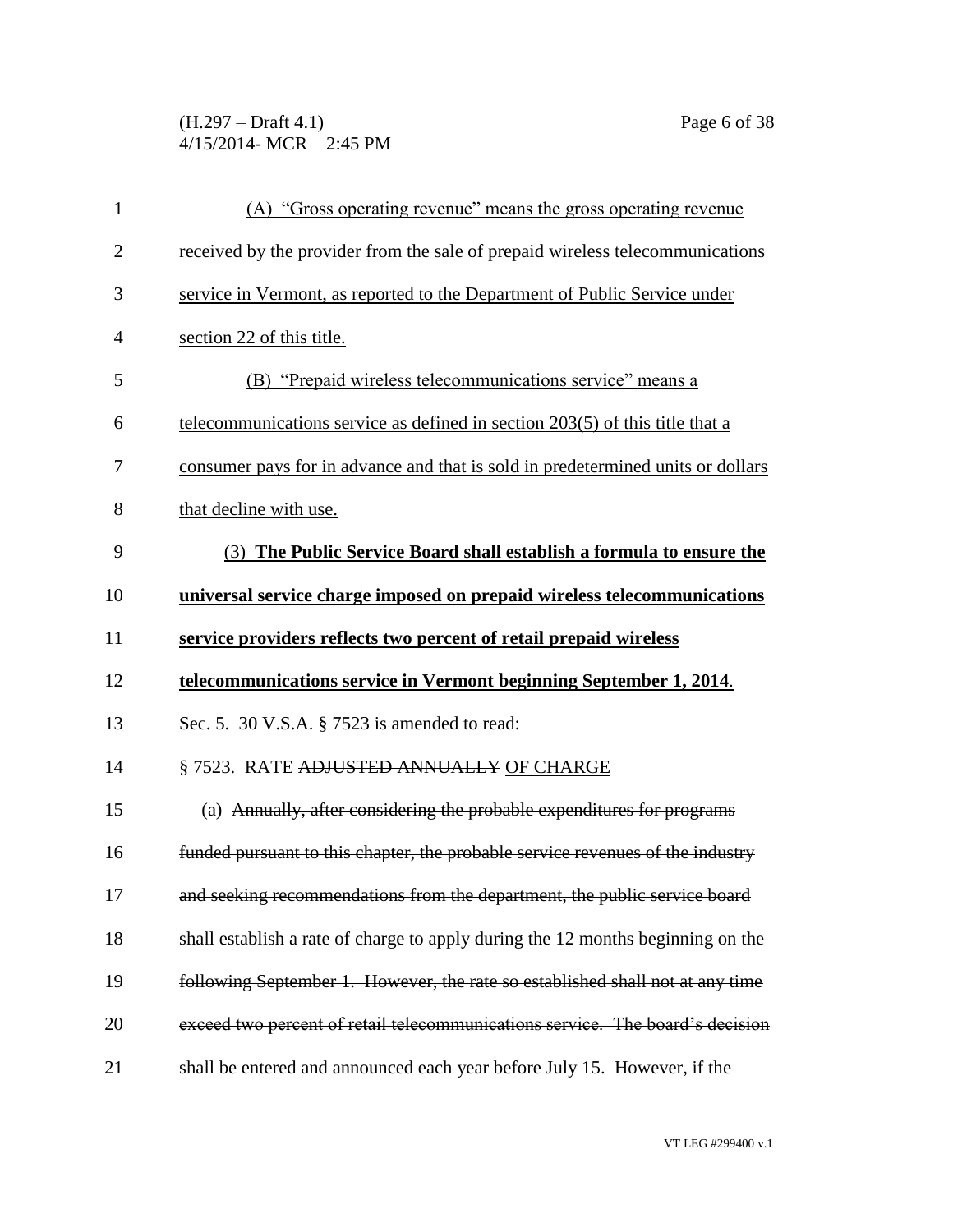(H.297 – Draft 4.1) Page 7 of 38 4/15/2014- MCR – 2:45 PM

| $\mathbf{1}$             | general assembly does not enact an authorization amount for E-911 before July    |
|--------------------------|----------------------------------------------------------------------------------|
| $\overline{2}$           | 15, the board may defer decision until 30 days after the E-911 authorization is  |
| 3                        | established, and the existing charge rate shall remain in effect until the board |
| $\overline{\mathcal{A}}$ | establishes a new rate Beginning July 1, 2014, the annual rate of charge         |
| 5                        | shall be two percent of retail telecommunications service.                       |
| 6                        | (b) Universal service charges imposed and collected by the fiscal agent          |
| 7                        | under this subchapter shall not be transferred to any other fund or used to      |
| 8                        | support the cost of any activity other than in the manner authorized by section  |
| 9                        | 7511 of this title.                                                              |
| 10                       | Sec. 6. 30 V.S.A. § 7524 is amended to read:                                     |
| 11                       | § 7524. PAYMENT TO FISCAL AGENT                                                  |
| 12                       | (a) Telecommunications service providers shall pay to the fiscal agent all       |
| 13                       | universal service charge receipts collected from customers. A report in a form   |
| 14                       | approved by the public service board Public Service Board shall be included      |
| 15                       | with each payment.                                                               |
| 16                       | (b) Payments shall be made monthly, by the 15th day of the month, and            |
| 17                       | shall be based upon amounts collected in the preceding month. If the amount      |
| 18                       | is small, the board Board may allow payment to be made less frequently, and      |
| 19                       | may permit payment on an accrual basis.                                          |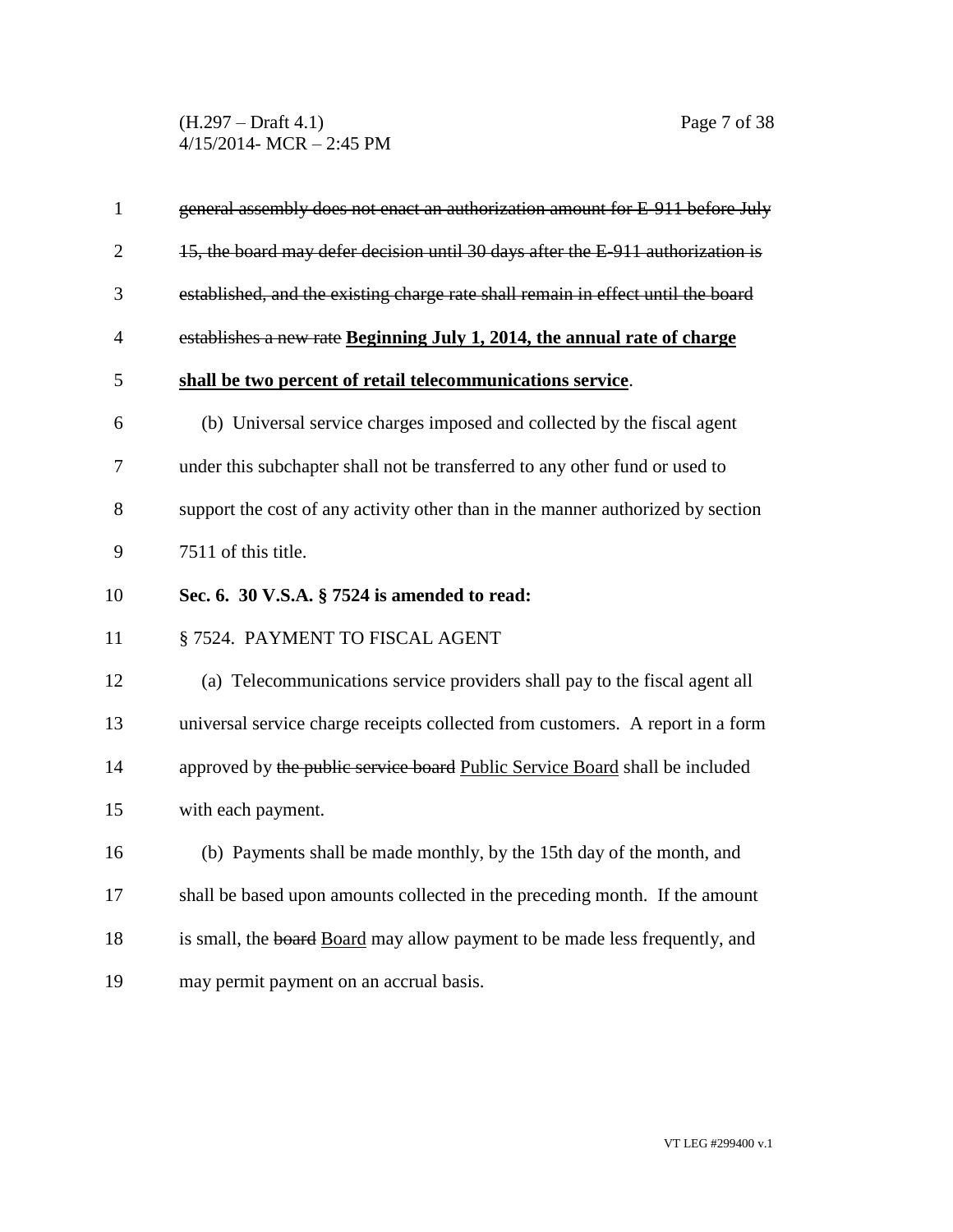(H.297 – Draft 4.1) Page 8 of 38 4/15/2014- MCR – 2:45 PM

| $\mathbf{1}$   | (c) Telecommunications service providers shall maintain records adequate       |
|----------------|--------------------------------------------------------------------------------|
| $\overline{2}$ | to demonstrate compliance with the requirements of this chapter. The board     |
| 3              | Board or the fiscal agent may examine those records in a reasonable manner.    |
| $\overline{4}$ | (d) When a payment is due under this section by a telecommunications           |
| 5              | service provider who has provided customer credits under the lifeline Lifeline |
| 6              | program, the amount due may be reduced by the amount of credit granted.        |
| 7              | (e) The fiscal agent shall examine the records of telecommunications           |
| 8              | service providers to determine whether their receipts reflect application of   |
| 9              | the universal service charge on all assessable telecommunications services     |
| 10             | under this chapter, including the federal subscriber line charge, directory    |
| 11             | assistance, enhanced services unless they are billed as separate line items,   |
| 12             | and toll-related services.                                                     |
| 13             | *** State Telecommunications Plan; Division for Connectivity; VTA ***          |
| 14             | Sec. 7. 3 V.S.A. § 2225 is added to read:                                      |
| 15             | § 2225. STATE TELECOMMUNICATION; POLICY AND PLANNING                           |
| 16             | (a) The General Assembly finds that advances in telecommunications             |
| 17             | technology and changes in federal regulatory policy are rapidly reshaping      |
| 18             | telecommunications services, thereby promising the people and businesses       |
| 19             | of the State improved communication and access to information, while           |
| 20             | creating new challenges for maintaining a robust, modern                       |
| 21             | telecommunications network in Vermont.                                         |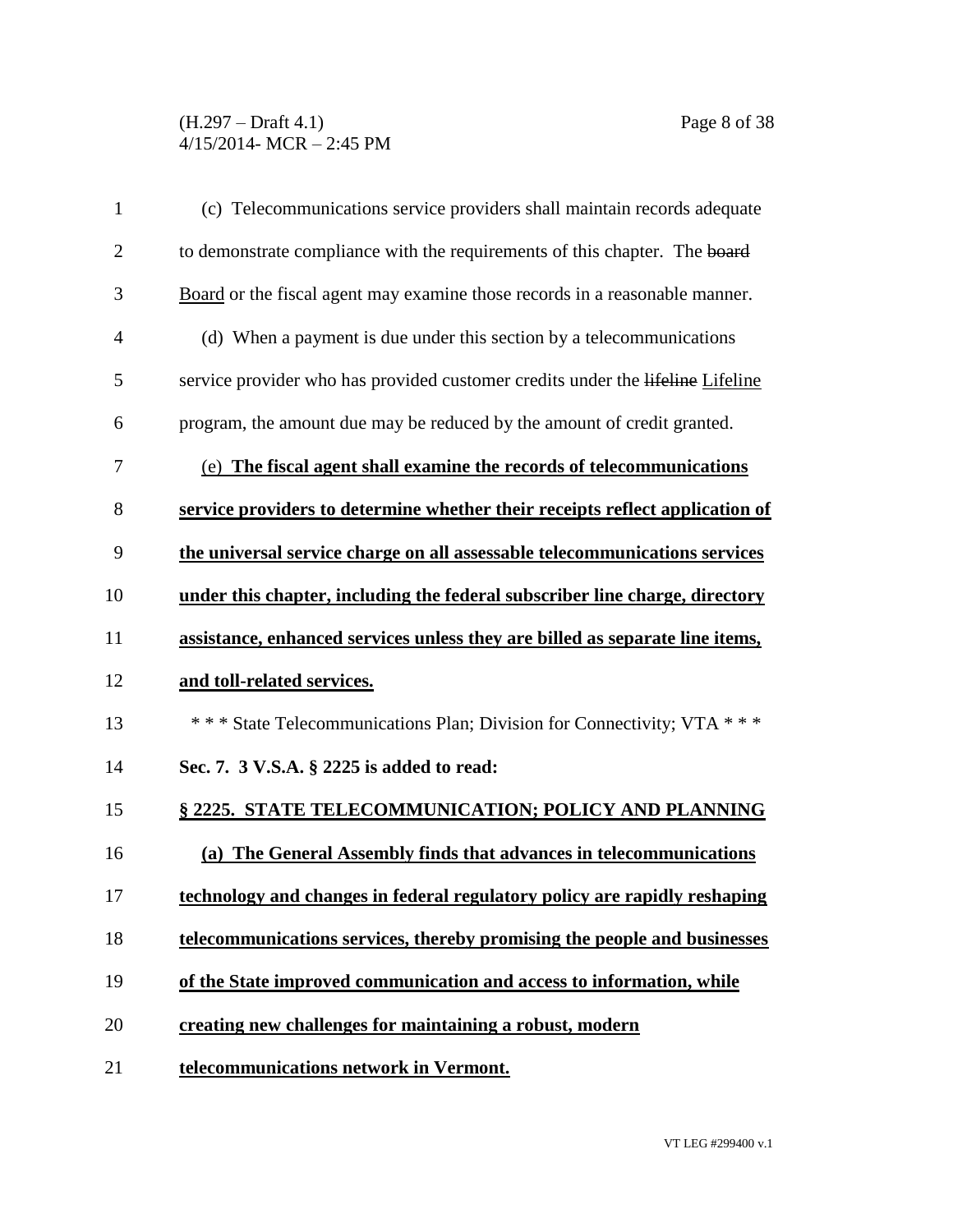(H.297 – Draft 4.1) Page 9 of 38 4/15/2014- MCR – 2:45 PM

| $\mathbf{1}$   | (b) Therefore, to direct the benefits of improved telecommunications        |
|----------------|-----------------------------------------------------------------------------|
| $\overline{2}$ | technology to all Vermonters, it is the purpose of this section and section |
| 3              | 2226 of this title to:                                                      |
| 4              | (1) strengthen the State's role in telecommunications planning;             |
| 5              | (2) Support the universal availability of appropriate infrastructure        |
| 6              | and affordable services for transmitting voice and high-speed data;         |
| 7              | (3) support the availability of modern mobile wireless                      |
| 8              | telecommunications services along the State's travel corridors and in the   |
| 9              | <b>State's communities;</b>                                                 |
| 10             | (4) provide for high-quality, reliable telecommunications services          |
| 11             | for Vermont businesses and residents;                                       |
| 12             | (5) provide the benefits of future advances in telecommunications           |
| 13             | technologies to Vermont residents and businesses;                           |
| 14             | (6) support competitive choice for consumers among                          |
| 15             | telecommunications service providers and promote open access among          |
| 16             | competitive service providers on nondiscriminatory terms to networks        |
| 17             | over which broadband and telecommunications services are delivered;         |
| 18             | support the application of telecommunications technology to                 |
| 19             | maintain and improve governmental and public services, public safety,       |
| 20             | and the economic development of the State;                                  |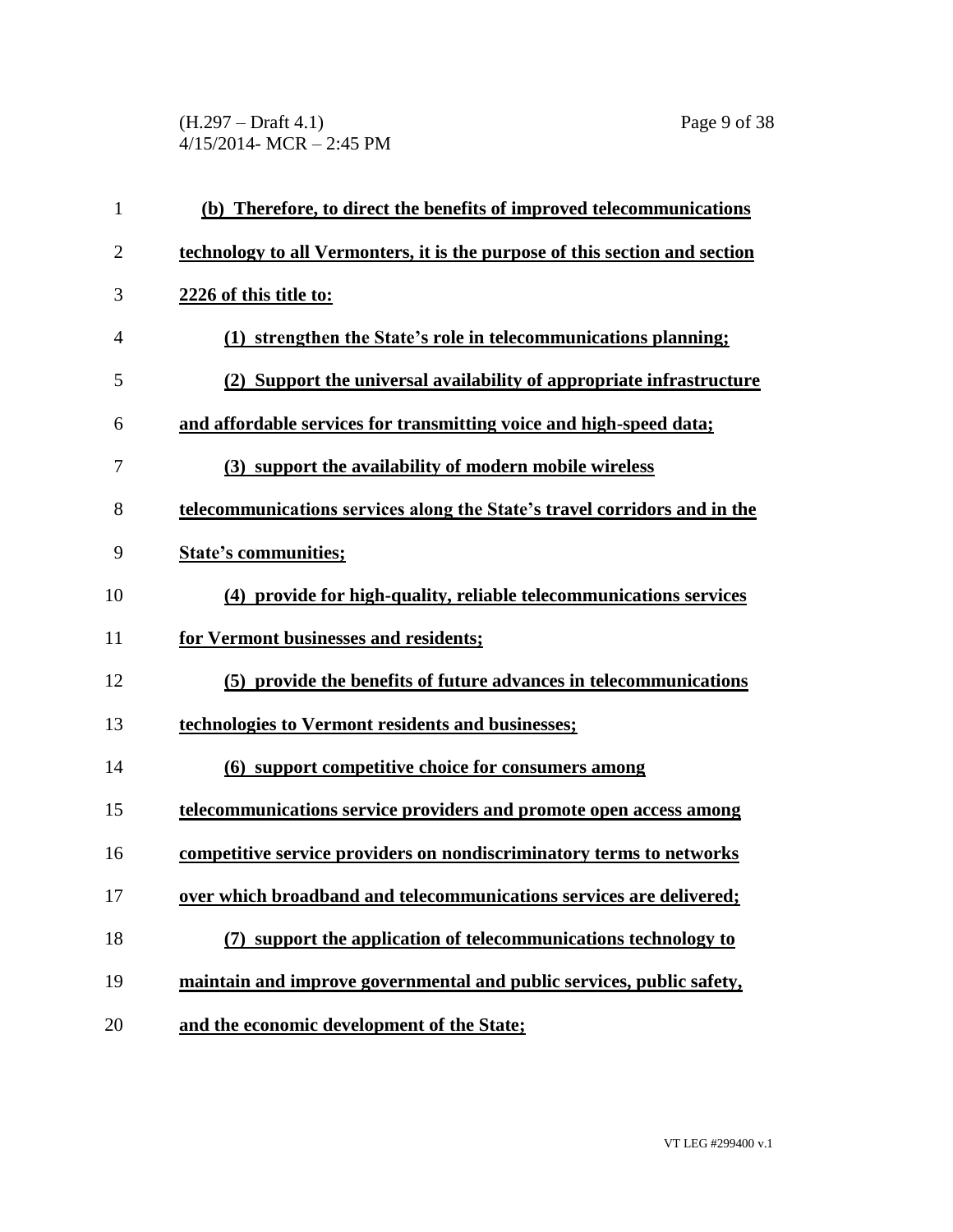(H.297 – Draft 4.1) Page 10 of 38 4/15/2014- MCR – 2:45 PM

| 1              | (8) support, to the extent practical and cost-effective, deployment of       |
|----------------|------------------------------------------------------------------------------|
| $\overline{2}$ | broadband infrastructure that:                                               |
| 3              | (A) uses the best commercially available technology, and                     |
| 4              | (B) does not negatively affect the ability of Vermont to take                |
| 5              | advantage of future improvements in broadband technology or result in        |
| 6              | widespread installation of technology that becomes outmoded within a         |
| 7              | short period after installation;                                             |
| 8              | (9) in the deployment of broadband infrastructure, encourage the             |
| 9              | use of existing facilities, such as existing utility poles and corridors and |
| 10             | other structures, in preference to the construction of new facilities or the |
| 11             | replacement of existing structures with taller structures; and               |
| 12             | (10) support measures designed to ensure that by the end of the year         |
| 13             | 2024 every E-911 business and residential location in Vermont has            |
| 14             | infrastructure capable of delivering Internet access with service that has a |
| 15             | minimum speed of 100 Mbps and is as symmetrical as is reasonably             |
| 16             | possible                                                                     |
| 17             | Sec. 8. 3 V.S.A. § 2226 is added to read:                                    |
| 18             | § 2226. TELECOMMUNICATIONS PLAN                                              |
| 19             | (a) The Agency of Administration shall constitute the responsible            |
| 20             | planning agency of the State for the purpose of obtaining for all            |
| 21             | consumers in the State stable and predictable rates and a technologically    |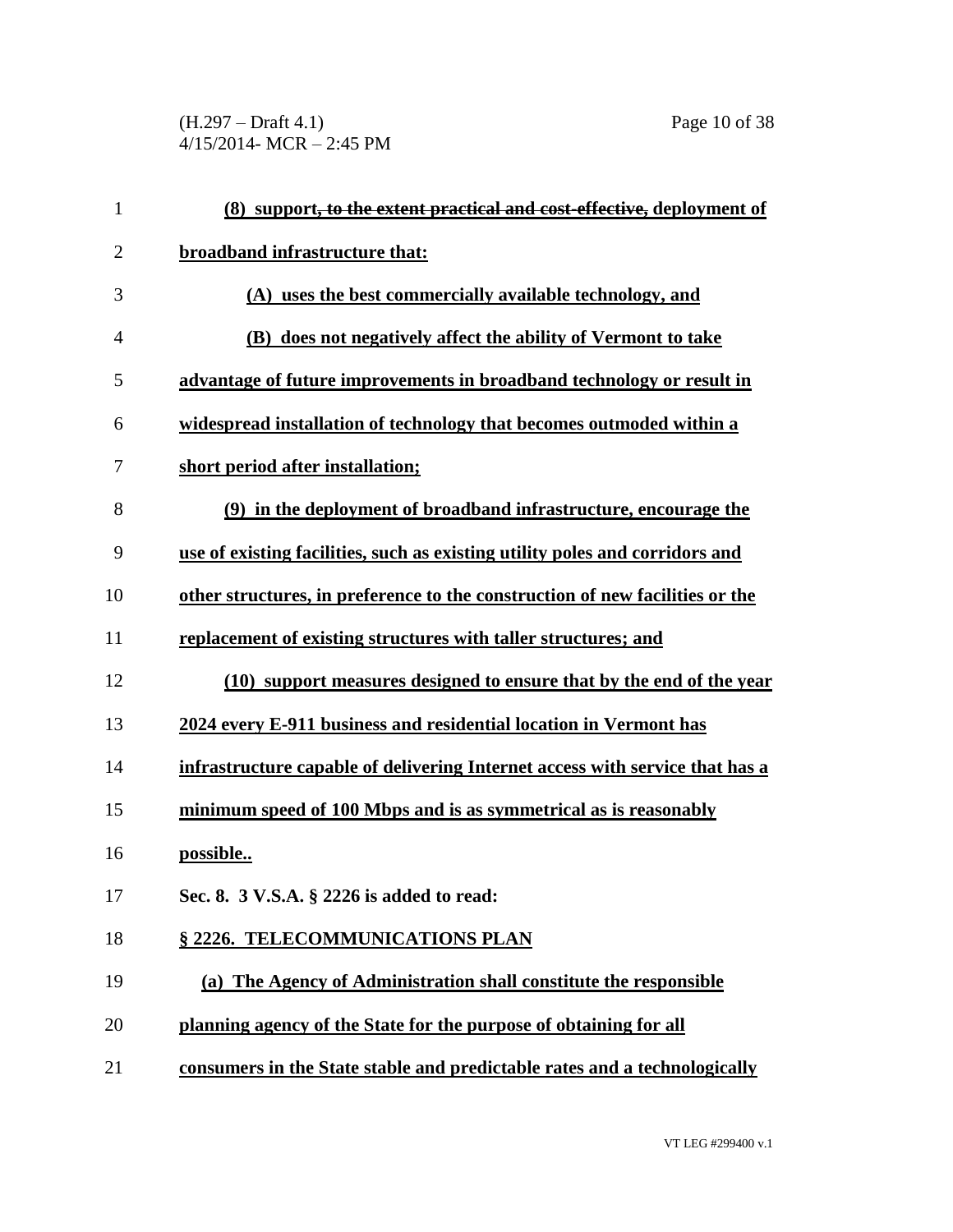(H.297 – Draft 4.1) Page 11 of 38 4/15/2014- MCR – 2:45 PM

| $\mathbf{1}$   | advanced telecommunications network serving all service areas in the           |
|----------------|--------------------------------------------------------------------------------|
| $\overline{2}$ | State. The Secretary shall be responsible for the provision of plans for       |
| 3              | meeting emerging trends related to telecommunications technology,              |
| 4              | markets, financing, and competition. The Secretary, using the resources        |
| 5              | of the Department of Public Service, shall prepare a Telecommunications        |
| 6              | <b>Plan for the State. The Department of Public Service, the Department of</b> |
| 7              | <b>Innovation and Information, and the Agency of Commerce and</b>              |
| 8              | <b>Community Development shall assist the Secretary in preparing the Plan.</b> |
| 9              | The Plan shall be for a seven-year period and shall serve as a basis for       |
| 10             | State telecommunications policy. Prior to preparing the Plan, the              |
| 11             | <b>Secretary shall prepare:</b>                                                |
| 12             | (1) an overview, looking seven years ahead, of future requirements             |
| 13             | for telecommunications services, considering services needed for economic      |
| 14             | development, technological advances, and other trends and factors which,       |
| 15             | as determined by the Secretary, will significantly affect State                |
| 16             | telecommunications policy and programs;                                        |
| 17             | (2) a survey of Vermont residents and businesses, conducted in                 |
| 18             | cooperation with the Agency of Commerce and Community Development              |
| 19             | and the Department of Public Service, to determine what                        |
| 20             | telecommunications services are needed now and in the succeeding seven         |
| 21             | years;                                                                         |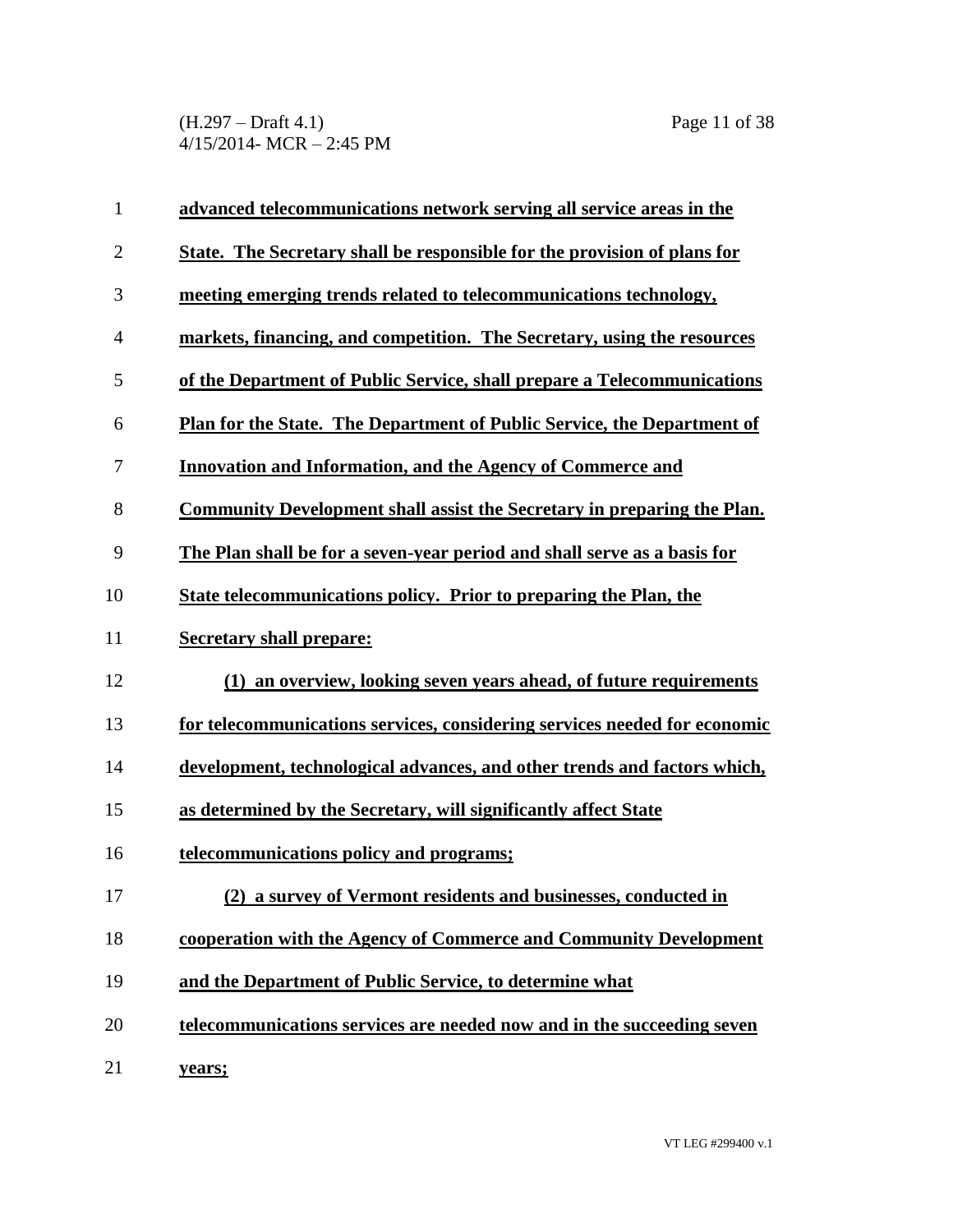(H.297 – Draft 4.1) Page 12 of 38 4/15/2014- MCR – 2:45 PM

| $\mathbf{1}$   | (3) an assessment of the current state of telecommunications              |
|----------------|---------------------------------------------------------------------------|
| $\overline{c}$ | infrastructure;                                                           |
| 3              | (4) an assessment, conducted in cooperation with the Department of        |
| $\overline{4}$ | Innovation and Information and the Department of Public Service, of the   |
| 5              | current State telecommunications system and evaluation of alternative     |
| 6              | proposals for upgrading the system to provide the best available and      |
| 7              | affordable technology for use by government; and                          |
| 8              | (5) an assessment of the state of telecommunications networks and         |
| 9              | services in Vermont relative to other states, including price comparisons |
| 10             | for key services and comparisons of the state of technology deployment.   |
| 11             | (b) The plan shall establish minimum technical service characteristics    |
| 12             | for which ought to be available as part of broadband services commonly    |
| 13             | sold to residential and small business users throughout the State. The    |
| 14             | State shall only promote the expansion of broadband services that offer   |
| 15             | actual speeds of at least 4 Mbps downstream and 1 Mbps upstream, or the   |
| 16             | minimum broadband speeds established by the Federal Communications        |
| 17             | <b>Commission for support from the Connect America Fund, whichever is</b> |
| 18             | higher. The Secretary shall review and update the minimum                 |
| 19             | characteristics not less than every three years beginning in 2017. In the |
| 20             | event such review is conducted separately from an update of the           |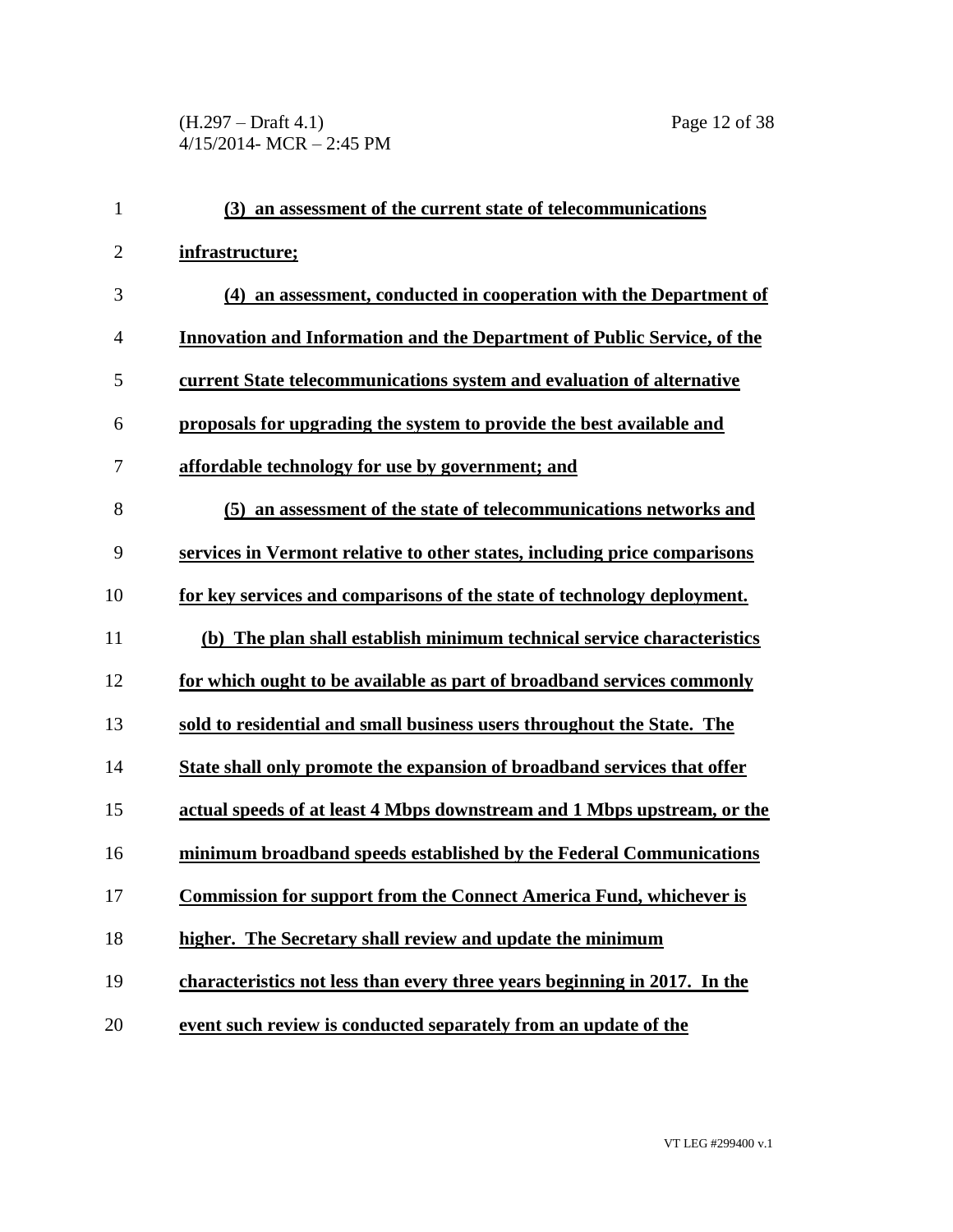(H.297 – Draft 4.1) Page 13 of 38 4/15/2014- MCR – 2:45 PM

| $\mathbf{1}$   | <b>Telecommunications Plan, the Secretary shall issue revised minimum</b>    |
|----------------|------------------------------------------------------------------------------|
| $\overline{c}$ | technical service characteristics as an amendment to the Plan.               |
| 3              | (c) In developing the Plan, the Secretary shall conform with the             |
| 4              | policies and goals of this section and section 2225 of this title.           |
| 5              | (d) In establishing plans, public hearings shall be held and the             |
| 6              | Secretary shall consult with members of the public, representatives of       |
| 7              | telecommunications utilities, other providers, and other interested State    |
| 8              | agencies, particularly the Department of Public Service, the Agency of       |
| 9              | <b>Commerce and Community Development, and the Department of</b>             |
| 10             | Innovation and Information, whose views shall be considered in               |
| 11             | preparation of the Plan. To the extent necessary, the Secretary shall        |
| 12             | include in the Plan surveys to determine existing, needed, and desirable     |
| 13             | plant improvements and extensions, access, and coordination between          |
| 14             | telecommunications providers, methods of operations, and any change          |
| 15             | that will produce better service or reduce costs. To this end, the Secretary |
| 16             | may require the submission of data by each company subject to                |
| 17             | supervision by the Public Service Board.                                     |
| 18             | (e) Before adopting a Plan, the Secretary shall conduct public hearings      |
| 19             | on a final draft and shall consider the testimony presented at such          |
| 20             | hearings in preparing the final Plan. At least one hearing shall be held     |
| 21             | jointly with Committees of the General Assembly designated by the            |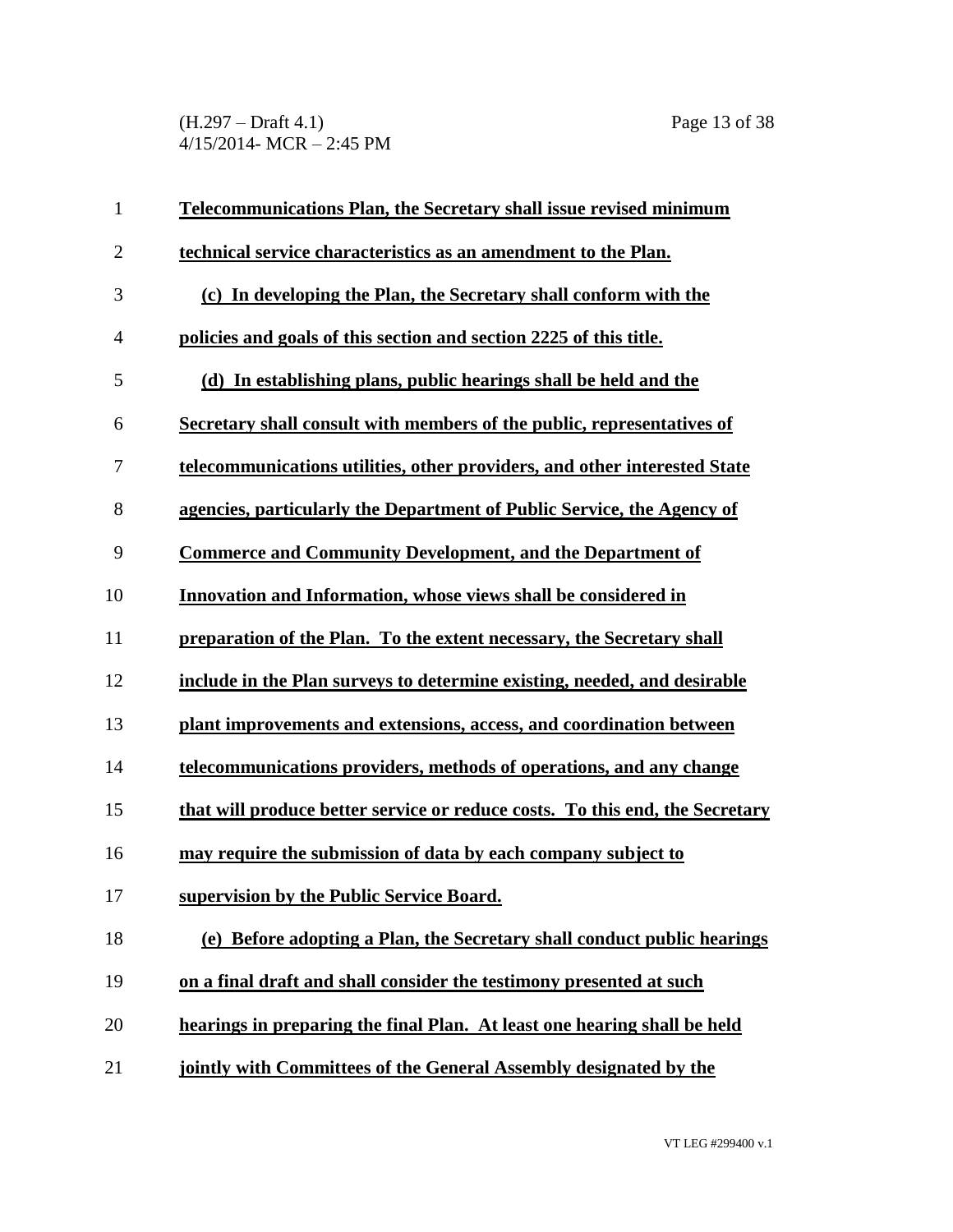(H.297 – Draft 4.1) Page 14 of 38 4/15/2014- MCR – 2:45 PM

| $\mathbf{1}$   | <b>General Assembly for this purpose. The plan shall be adopted by</b>          |
|----------------|---------------------------------------------------------------------------------|
| $\overline{c}$ | <u>September 1, 2021.</u>                                                       |
| 3              | (f) The Division, from time to time, but in no event less than every            |
| 4              | three years, institute proceedings to review the Plan and make revisions,       |
| 5              | where necessary. The three-year major review shall be made according to         |
| 6              | the procedures established in this section for initial adoption of the Plan.    |
| 7              | For good cause or upon request by a joint resolution passed by the              |
| 8              | General Assembly, an interim review and revision of any section of the          |
| 9              | Plan may be made after conducting public hearings on the interim                |
| 10             | revision. At least one hearing shall be held jointly with Committees of the     |
| 11             | <b>General Assembly designated by the General Assembly for this purpose.</b>    |
| 12             | Sec. 9. 3 V.S.A. § 2227 is added to read:                                       |
| 13             | § 2227. DIVISION FOR CONNECTIVITY                                               |
| 14             | (a) Creation. The Division for Connectivity is created within the Agency        |
| 15             | of Administration as the successor in interest to and the continuation of the   |
| 16             | Vermont Telecommunications Authority. A Director for Connectivity shall be      |
| 17             | appointed by the Secretary of Administration. The Division shall receive        |
| 18             | administrative support from the Agency.                                         |
| 19             | (b) Purposes. The purposes of the Division are to promote:                      |
| 20             | (1) access to affordable broadband service to all residences and                |
| 21             | businesses in all regions of the State, to be achieved in a manner that, to the |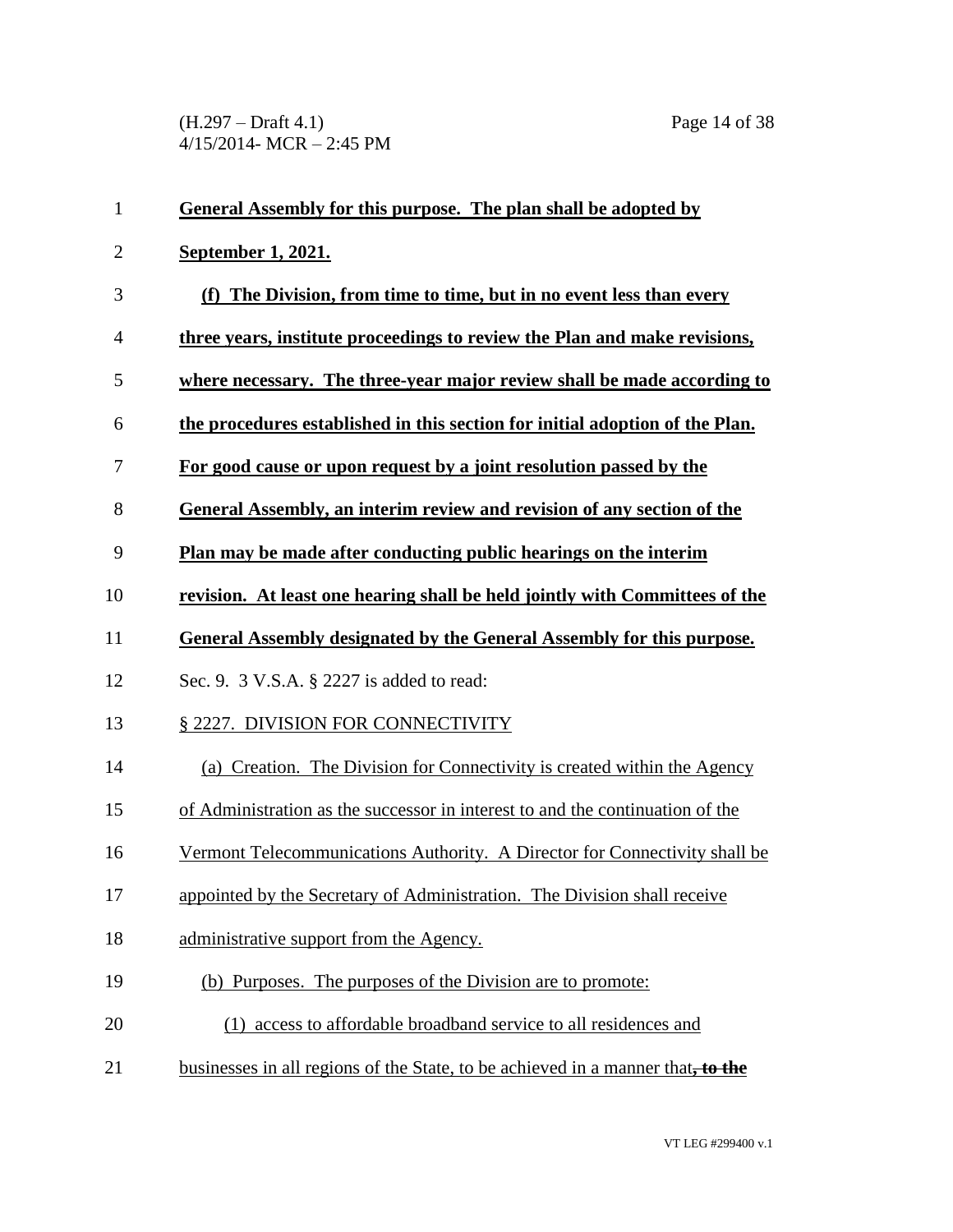(H.297 – Draft 4.1) Page 15 of 38 4/15/2014- MCR – 2:45 PM

| $\mathbf{1}$   | extent practical and cost effective, does not negatively affect the future        |
|----------------|-----------------------------------------------------------------------------------|
| $\overline{2}$ | installation of the best commercially available broadband technology or           |
| 3              | result in widespread installation of technology that becomes outmoded             |
| $\overline{4}$ | within a short period after installation is consistent with the State             |
| 5              | <b>Telecommunications Plan;</b>                                                   |
| 6              | (2) universal availability of mobile telecommunication services,                  |
| 7              | including voice and high-speed data along roadways, and near universal            |
| 8              | availability statewide;                                                           |
| 9              | (3) investment in telecommunications infrastructure in the State that             |
| 10             | creates or completes the network for service providers to create last-mile        |
| 11             | connection to the home or business and supports the best available and            |
| 12             | economically feasible service capabilities;                                       |
| 13             | (4) the continuous upgrading of telecommunications and broadband                  |
| 14             | infrastructure in all areas of the State is to reflect the rapid evolution in the |
| 15             | capabilities of available mobile telecommunications and broadband                 |
| 16             | technologies, and in the capabilities of mobile telecommunications and            |
| 17             | broadband services needed by persons, businesses, and institutions in the State;  |
| 18             | and                                                                               |
| 19             | (5) the most efficient use of both public and private resources through           |
| 20             | State policies by encouraging the development of open access                      |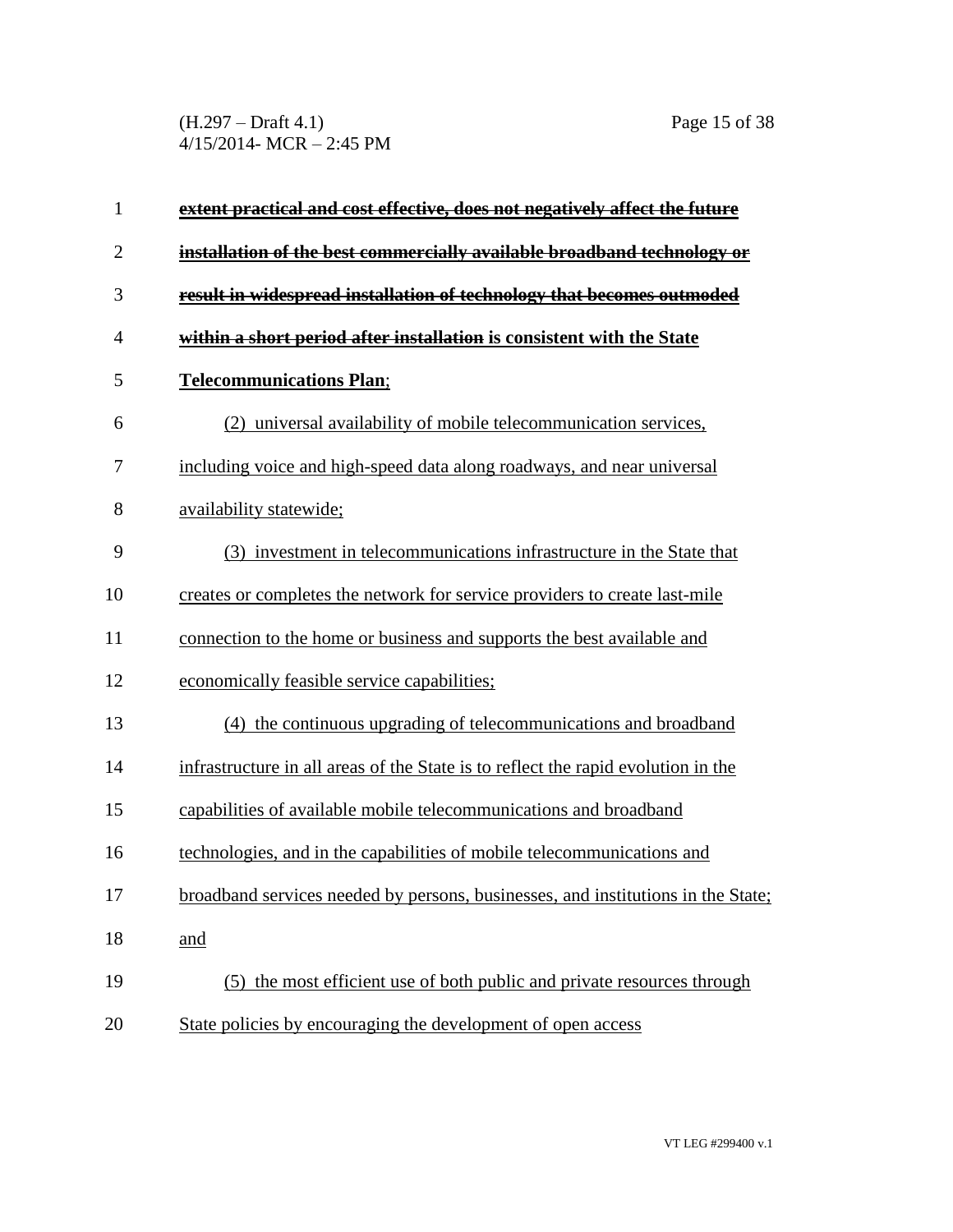(H.297 – Draft 4.1) Page 16 of 38 4/15/2014- MCR – 2:45 PM

| $\mathbf{1}$   | telecommunications infrastructure that can be shared by multiple service       |
|----------------|--------------------------------------------------------------------------------|
| $\overline{2}$ | providers.                                                                     |
| 3              | (6) measures designed to ensure every E-911 business and                       |
| 4              | residential location in Vermont has Internet access at speeds of at least      |
| 5              | 100 Mbps by the end of the year 2024.                                          |
| 6              | (c) Duties. To achieve its purposes, the Division shall:                       |
| 7              | (1) provide resources to local, regional, public, and private entities in the  |
| 8              | form of grants, technical assistance, coordination, and other incentives;      |
| 9              | (2) prioritize the use of existing buildings and structures, historic or       |
| 10             | otherwise, as sites for visually-neutral placement of mobile                   |
| 11             | telecommunications and wireless broadband antenna facilities; and              |
| 12             | (3) inventory and assess the potential to use federal radio frequency          |
| 13             | licenses held by instrumentalities of the State to enable broadband service in |
| 14             | unserved areas of the State; take steps to promote the use of those licensed   |
| 15             | radio frequencies for that purpose; and recommend to the General Assembly      |
| 16             | any further legislative measures with respect to ownership, management, and    |
| 17             | use of these licenses as would promote the general good of the State.          |
| 18             | (4) coordinate telecommunications initiatives among Executive Branch           |
| 19             | agencies, departments, and offices.                                            |
| 20             | (5) from information reasonably available after public notice to and           |
| 21             | written requests made of mobile telecommunications and broadband service       |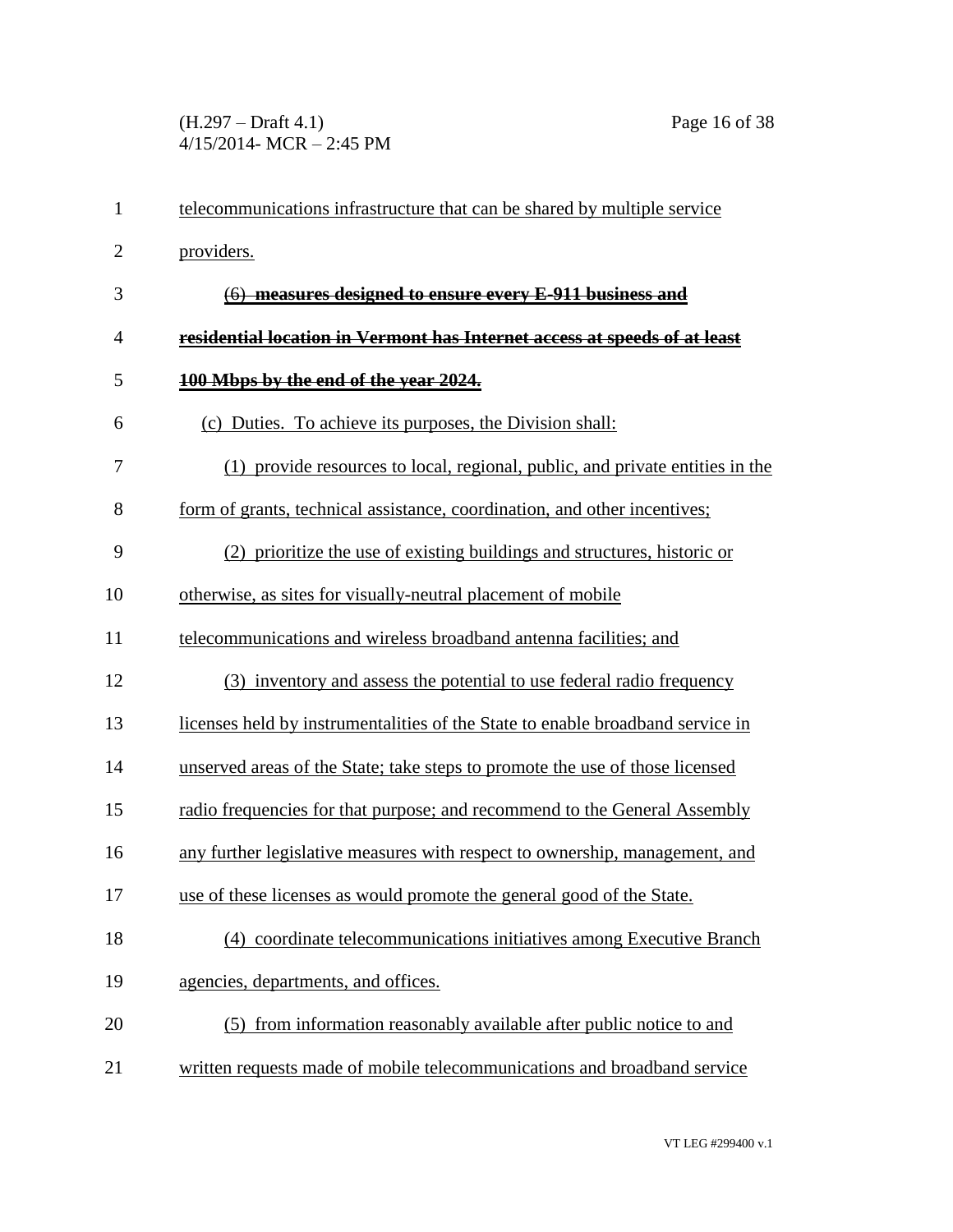(H.297 – Draft 4.1) Page 17 of 38 4/15/2014- MCR – 2:45 PM

| $\mathbf{1}$   | providers, develop and maintain an inventory of locations at which mobile     |
|----------------|-------------------------------------------------------------------------------|
| $\overline{2}$ | telecommunications and broadband services are not available within the State, |
| 3              | develop and maintain an inventory of infrastructure that is available or      |
| $\overline{4}$ | reasonably likely to be available to support the provision of services to     |
| 5              | unserved areas, and develop and maintain an inventory of infrastructure       |
| 6              | necessary for the provision of these services to the unserved areas;          |
| 7              | (6) identify the types and locations of infrastructure and services needed    |
| 8              | to carry out the purposes stated in subsection (b) of this section;           |
| 9              | formulate an action plan that conforms with the State<br>(7)                  |
| 10             | Telecommunications Plan and carries out the purposes stated in subsection     |
| 11             | (b) of this section;                                                          |
| 12             | (8) coordinate the agencies of the State to make public resources             |
| 13             | available to support the extension of mobile telecommunications and           |
| 14             | broadband infrastructure and services to all unserved areas;                  |
| 15             | (9) support and facilitate initiatives to extend the availability of mobile   |
| 16             | telecommunications and broadband services, and promote development of the     |
| 17             | infrastructure that enables the provision of these services; and              |
| 18             | (10) through the Department of Innovation and Information, aggregate          |
| 19             | and broker access at reduced prices to services and facilities required to    |
| 20             | provide wireless telecommunications and broadband services; and waive or      |
| 21             | reduce State fees for access to State-owned rights-of-way in exchange for     |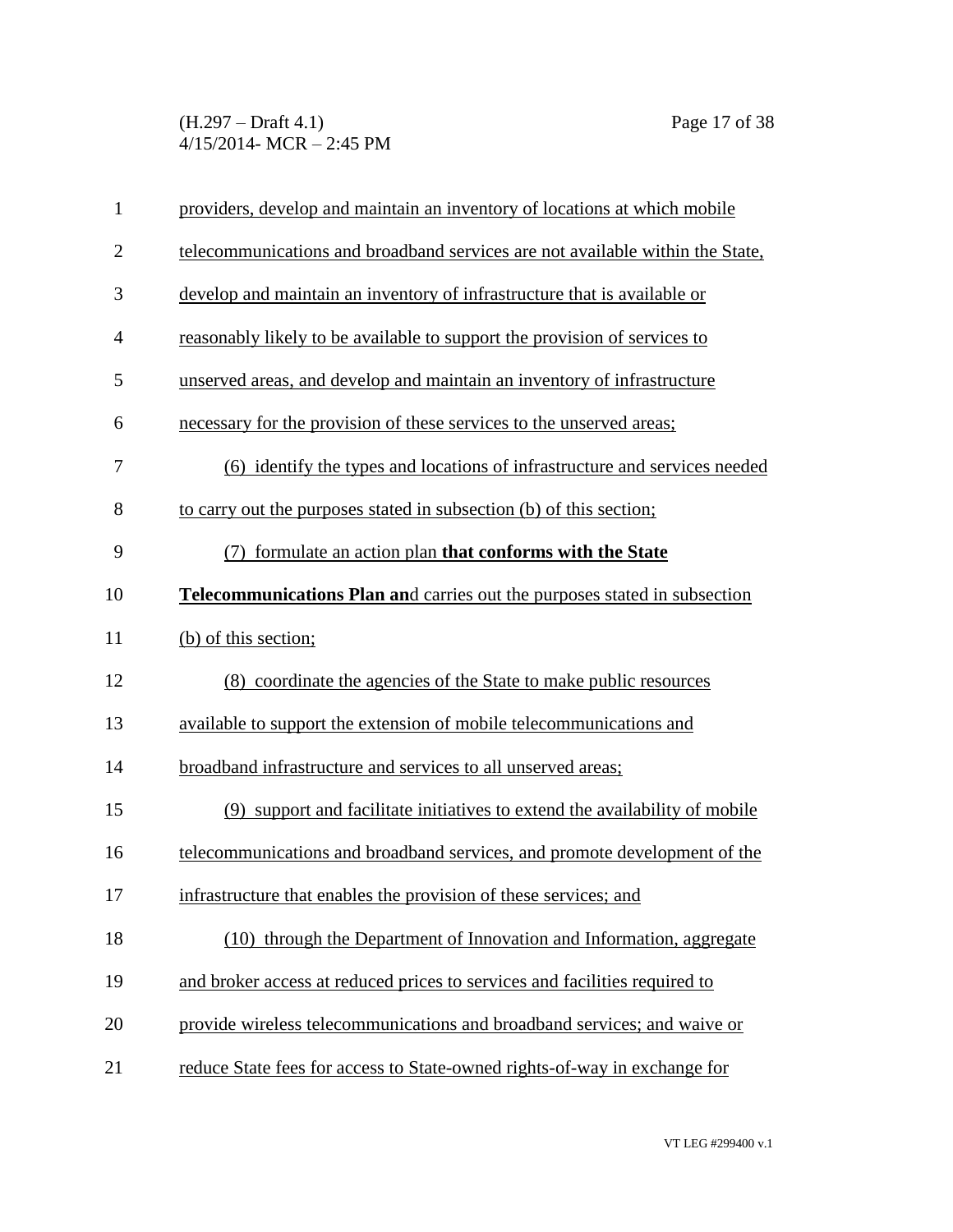(H.297 – Draft 4.1) Page 18 of 38 4/15/2014- MCR – 2:45 PM

| comparable value to the State, unless payment for use is otherwise required by     |
|------------------------------------------------------------------------------------|
| federal law.                                                                       |
| (11) receive all technical and administrative assistance as deemed                 |
| necessary by the Director for Connectivity.                                        |
| $(d)(1)$ Deployment. The Director may request voluntary disclosure of              |
| information regarding deployment of broadband, telecommunications                  |
| facilities, or advanced metering infrastructure that is not publicly funded. Such  |
| information may include data identifying projected coverage areas, projected       |
| average speed of service, service type, and the anticipated date of completion     |
| in addition to identifying the location and routes of proposed cables, wires, and  |
| telecommunications facilities.                                                     |
| (2) The Director may enter into a nondisclosure agreement with respect             |
| to any voluntary disclosures under this subsection and the information             |
| disclosed pursuant thereto shall remain confidential. Alternatively, entities that |
| voluntarily provide information requested under this subsection may select a       |
| third party to be the recipient of such information. The third party may           |
| aggregate information provided by the entities, but shall not disclose the         |
| information it has received to any person, including the Director. The third       |
| party shall only disclose the aggregated information to the Director. The          |
| Director may publicly disclose aggregated information based upon the               |
| information provided under this subsection. The confidentiality requirements       |
|                                                                                    |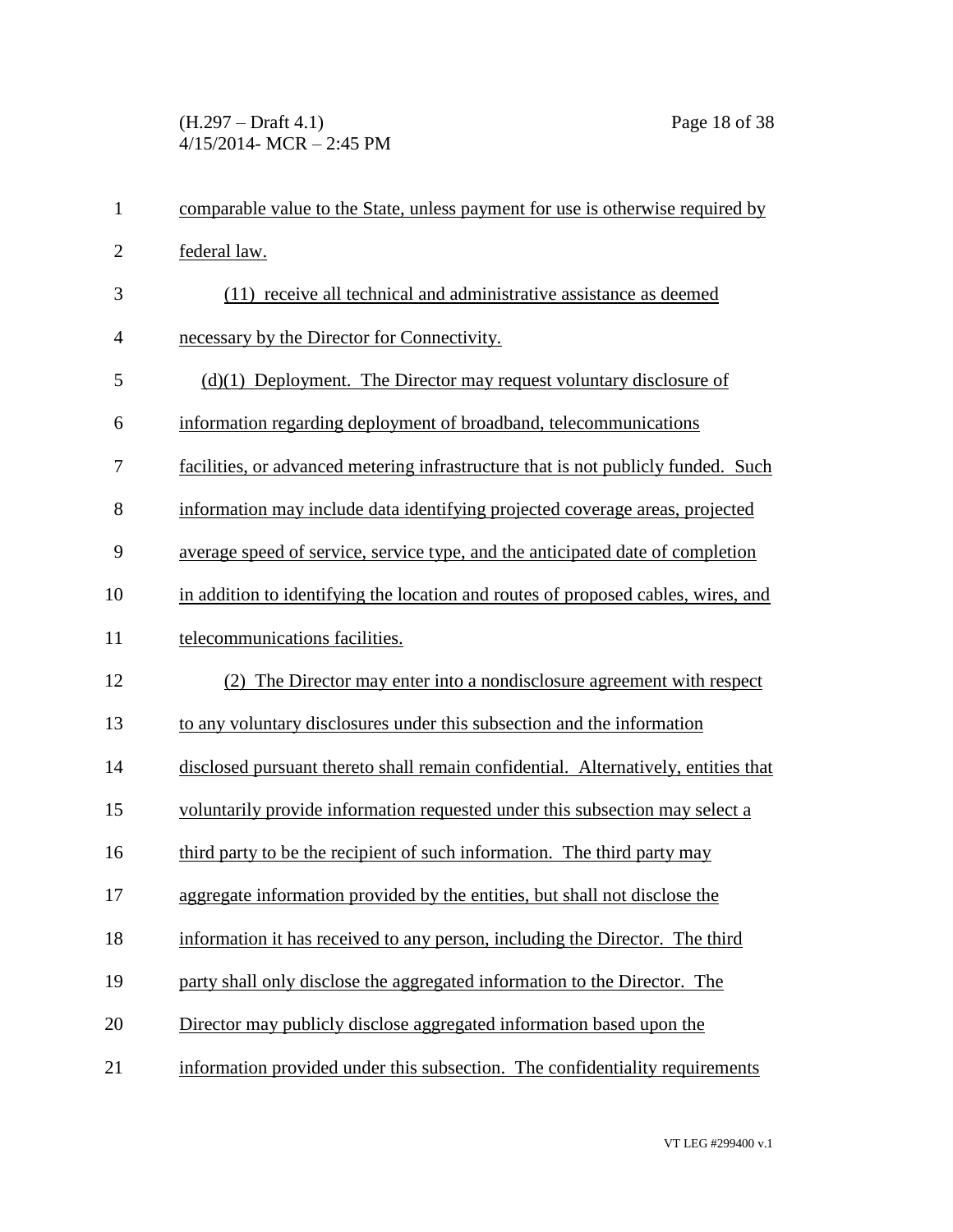(H.297 – Draft 4.1) Page 19 of 38 4/15/2014- MCR – 2:45 PM

| $\mathbf{1}$   | of this subsection shall not affect whether information provided to any agency       |
|----------------|--------------------------------------------------------------------------------------|
| $\overline{2}$ | of the State or a political subdivision of the State pursuant to other laws is or is |
| 3              | not subject to disclosure.                                                           |
| $\overline{4}$ | (e) Minimum technical service characteristics. The Division shall only               |
| 5              | promote the expansion of broadband services that offer actual speeds of at least     |
| 6              | 4 Mbps downstream and 1 Mbps upstream, or the minimum broadband speeds               |
| 7              | established by the Federal Communications Commission for support from the            |
| 8              | Connect America Fund, whichever is higher.                                           |
| 9              | (f)(1) Leasing or licensing of State land. Beginning July 1, 2015, State             |
| 10             | land may not be leased or licensed for the purpose of construction or                |
| 11             | installation of a wireless telecommunications facility, as defined in 30             |
| 12             | V.S.A. § 248a(b), unless authorized by the Director for Connectivity                 |
| 13             | pursuant to the requirements of this section. For purposes of this section,          |
| 14             | "State land" means land owned in fee or interests in land owned by the               |
| 15             | <b>Agency of Natural Resources. No initial lease or license, including any</b>       |
| 16             | renewal thereof, entered into pursuant to this section shall exceed 25               |
| 17             | <u>years.</u>                                                                        |
| 18             | Prior to entering into or renewing a lease or license, the Director<br>(2)           |
| 19             | shall:                                                                               |
| 20             | (A) publish notice of the proposed telecommunications facility                       |
| 21             | site in one daily newspaper of general circulation in the region of the              |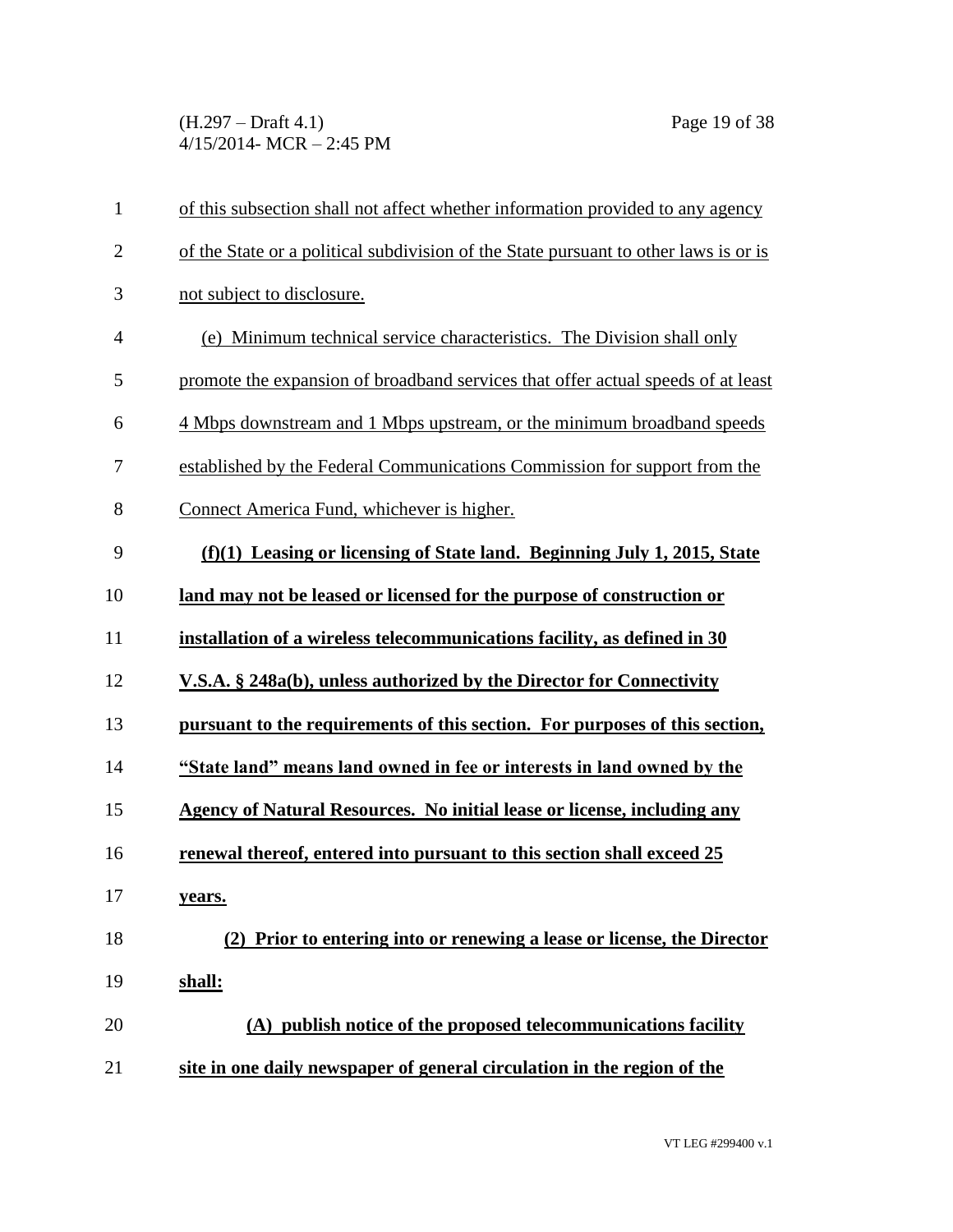(H.297 – Draft 4.1) Page 20 of 38 4/15/2014- MCR – 2:45 PM

| 1              | proposed site and on the website maintained by the Agency of                        |
|----------------|-------------------------------------------------------------------------------------|
| $\overline{2}$ | Administration, with appropriate hyperlinks to that website on all                  |
| 3              | relevant, state-maintained websites; and                                            |
| 4              | (B) Send by certified mail, return receipt requested, a written                     |
| 5              | notice of the proposed lease or license or renewal to the legislative body of       |
| 6              | each municipality in which such leased or licensed land is located. The             |
| 7              | notice shall include a description of the land to be leased or licensed and of      |
| 8              | the proposed telecommunications facility to be sited on the land, including         |
| 9              | the facility's height and location.                                                 |
| 10             | (g) Annual Report. Notwithstanding $2 \text{ V.S.A. } § 20(d)$ , on or before       |
| 11             | January 31 of each year, the Director shall submit a report of its activities for   |
| 12             | the preceding fiscal year to the General Assembly. Each report shall include        |
| 13             | an operating and financial statement covering the Division's operations during      |
| 14             | the year, including a summary of all grant awards and contracts and                 |
| 15             | agreements entered into by the Division, as well as the action plan required        |
| 16             | under subdivision $(c)(7)$ of this section. In addition, the report shall include a |
| 17             | map and narrative description of each of the following:                             |
| 18             | (1) the areas served and the areas not served by wireless                           |
| 19             | communications service, and cost estimates for providing such service to            |
| 20             | unserved areas;                                                                     |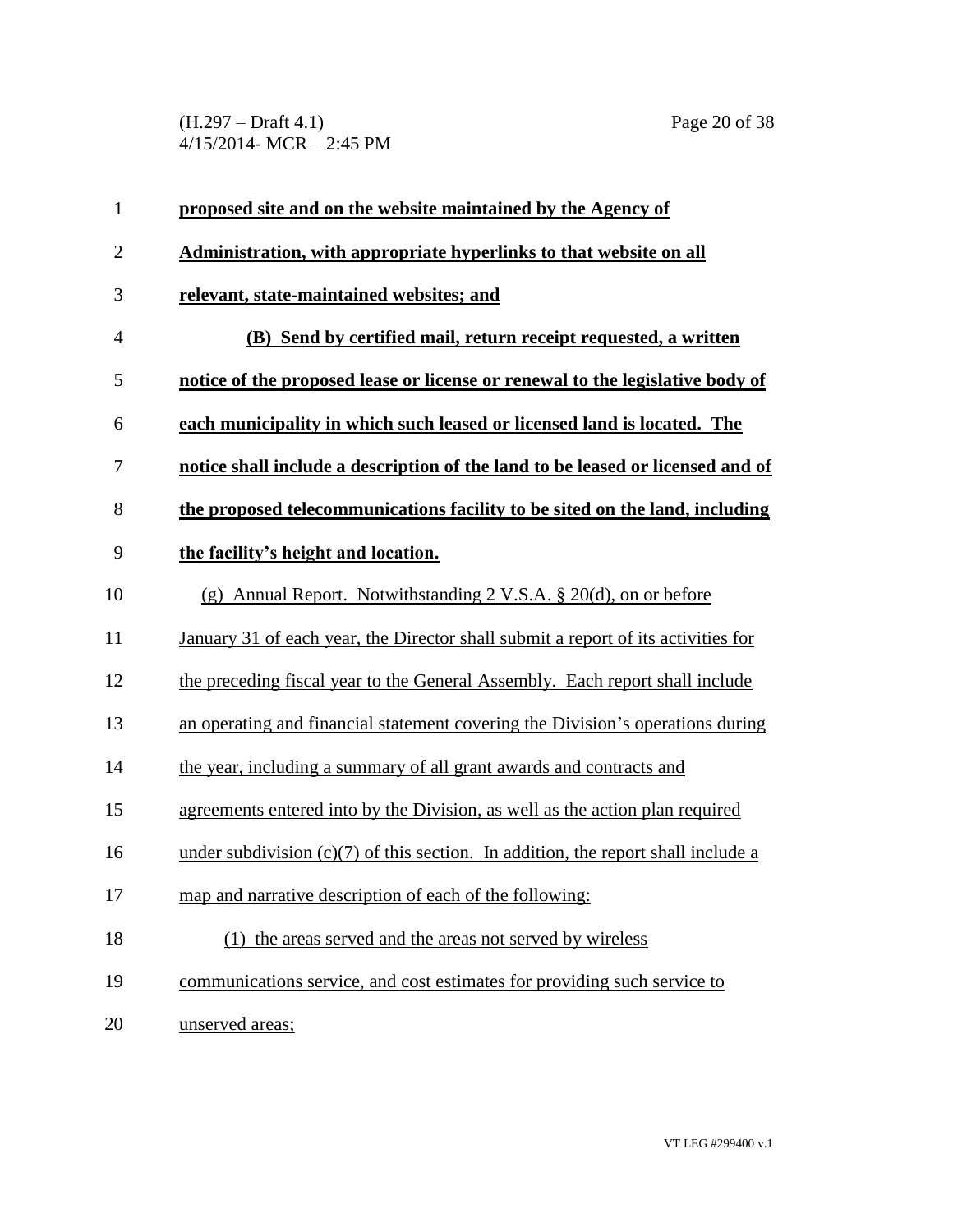(H.297 – Draft 4.1) Page 21 of 38 4/15/2014- MCR – 2:45 PM

| $\mathbf{1}$   | (2) the areas served and the areas not served by broadband that has a       |
|----------------|-----------------------------------------------------------------------------|
| $\overline{2}$ | download speed of at least 0.768 Mbps and an upload speed of at least 0.2   |
| 3              | Mbps, and cost estimates for providing such service to unserved areas; and  |
| $\overline{4}$ | (3) the areas served and the areas not served by broadband that has a       |
| 5              | combined download and upload speed of at least 5 Mbps, and the costs for    |
| 6              | providing such service to unserved areas.                                   |
| 7              | Sec. 10. REPEAL                                                             |
| 8              | 3 V.S.A. § 2222b (Secretary of Administration responsible for coordination  |
| 9              | and planning); 3 V.S.A. § 2222c (Secretary of Administration to prepare     |
| 10             | deployment report); 30 V.S.A. § 202c (State telecommunications policy and   |
| 11             | planning); 30 V.S.A. § 202d (Telecommunications Plan); 30 V.S.A. § 227e     |
| 12             | (leasing and licensing of State land for telecommunications                 |
| 13             | infrastructure); 30 V.S.A. § 8077 (minimum technical service                |
| 14             | characteristics); and 30 V.S.A. § 8079 (broadband infrastructure            |
| 15             | investment) are repealed.                                                   |
| 16             | Sec. 11. CREATION OF POSITIONS; TRANSFER OF VACANT                          |
| 17             | POSITIONS; REEMPLOYMENT RIGHTS                                              |
| 18             | (a) The following exempt positions are created within the Division for      |
| 19             | Connectivity: one full-time Director; one full-time Senior Project Manager; |
| 20             | and three full-time Project Managers and up to six additional full-time     |
| 21             | employees as deemed necessary by the Secretary of Administration.           |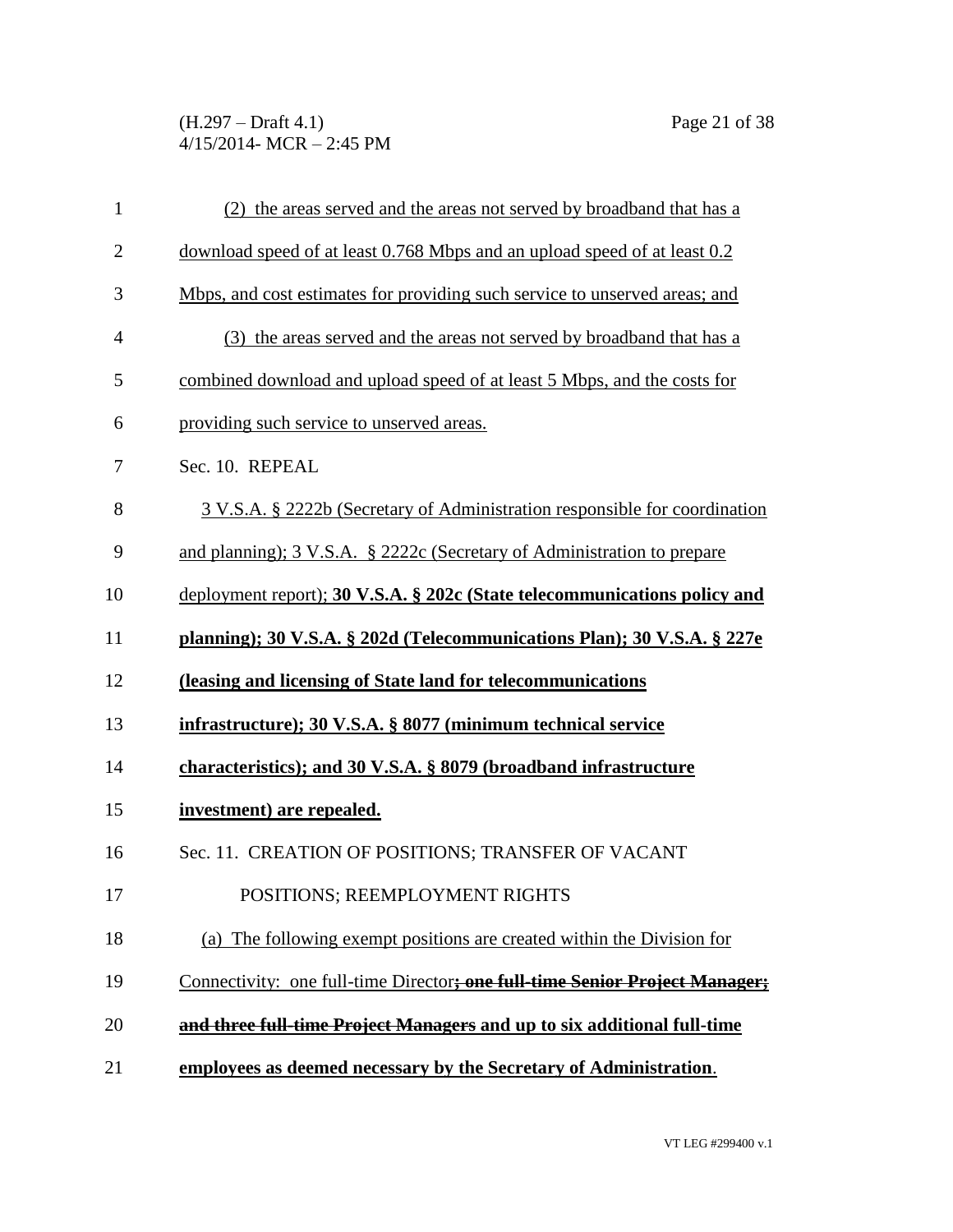(H.297 – Draft 4.1) Page 22 of 38 4/15/2014- MCR – 2:45 PM

| $\mathbf{1}$   | (b) The positions created under subsection (a) of this section shall only be     |
|----------------|----------------------------------------------------------------------------------|
| $\mathbf{2}$   | filled to the extent there are existing vacant positions in the Executive Branch |
| 3              | available to be transferred and converted to the new positions in the Division   |
| $\overline{4}$ | for Connectivity, as determined by the Secretary of Administration and the       |
| 5              | Commissioner of Human Resources, so that the total number of authorized          |
| 6              | positions in the State shall not be increased by this act.                       |
| 7              | (c) All full-time personnel of the Vermont Telecommunications Authority          |
| 8              | employed by the Authority on the day immediately preceding the effective date    |
| 9              | of this act, who do not obtain a position in the Division for Connectivity       |
| 10             | pursuant to subsection (a) of this section, shall be entitled to the same        |
| 11             | reemployment or recall rights available to non-management State employees        |
| 12             | under the existing collective bargaining agreement entered into between the      |
| 13             | State and the Vermont State Employees' Association.                              |
| 14             | Sec. 12. TRANSITIONAL PROVISIONS                                                 |
| 15             | (a) Personnel. The Secretary of Administration shall determine where the         |
| 16             | offices of the Division for Connectivity shall be housed.                        |
| 17             | (b) Assets and liabilities. The assets and liabilities of the Vermont            |
| 18             | Telecommunications Authority (VTA) shall become the assets and liabilities of    |
| 19             | the Agency of Administration.                                                    |
| 20             | (c) Legal and contractual obligations. The Executive Director of the VTA,        |
| 21             | in consultation with the Secretary of Administration, shall identify all grants  |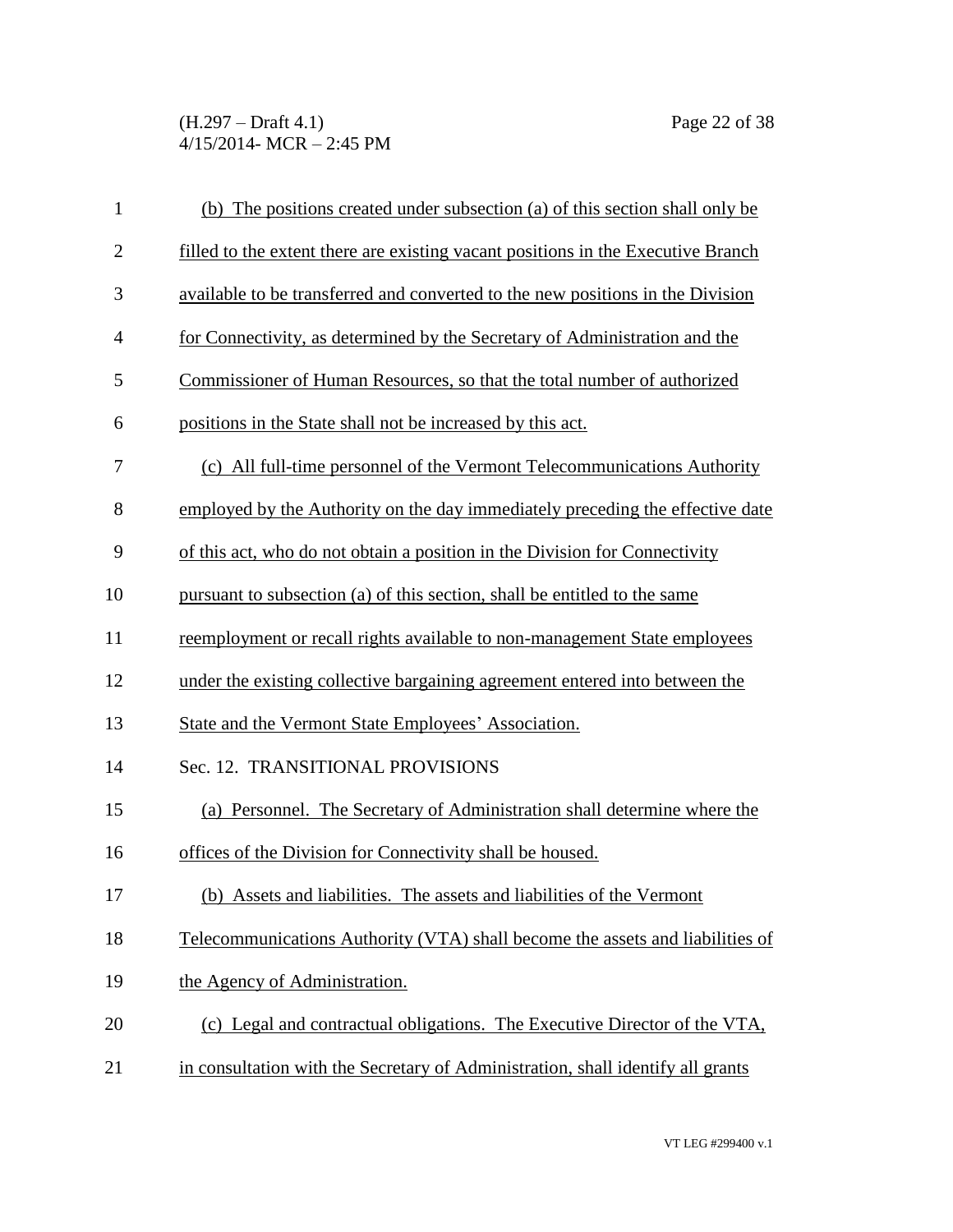(H.297 – Draft 4.1) Page 23 of 38 4/15/2014- MCR – 2:45 PM

| and contracts of the VTA and create a plan to redesignate the Agency of           |
|-----------------------------------------------------------------------------------|
| Administration as the responsible entity. The plan shall ensure that all existing |
| grantors, grantees, and contractors are notified of the redesignation.            |
| *** CONDUIT STANDARDS; PUBLIC HIGHWAYS ***                                        |
| Sec. 13. 3 V.S.A. § 2228 is added to read:                                        |
| § 2228. PUBLIC HIGHWAYS; CONDUIT STANDARDS                                        |
| (a) Intent. The intent of this section is to provide for the construction         |
| of infrastructure sufficient to allow telecommunications service providers        |
| seeking to deploy communication lines in the future to do so by pulling the       |
| lines through the conduit and appurtenances installed pursuant to this            |
| section. This section is intended to require those constructing public            |
| highways, including State, municipal, and private developers, to provide          |
| and install such conduit and appurtenances as may be necessary to                 |
| accommodate future telecommunications needs within public highways                |
| and rights-of-way without further excavation or disturbance.                      |
| (b) Rules; standards. By January 1, 2015, the Secretary of                        |
| Administration, in consultation with the Commissioner of Public Service,          |
| the Secretary of Transportation, and the Vermont League of Cities and             |
| Towns, shall adopt rules requiring the installation of conduit and such           |
| vaults and other appurtenances as may be necessary to accommodate                 |
| installation and connection of telecommunications lines within the                |
|                                                                                   |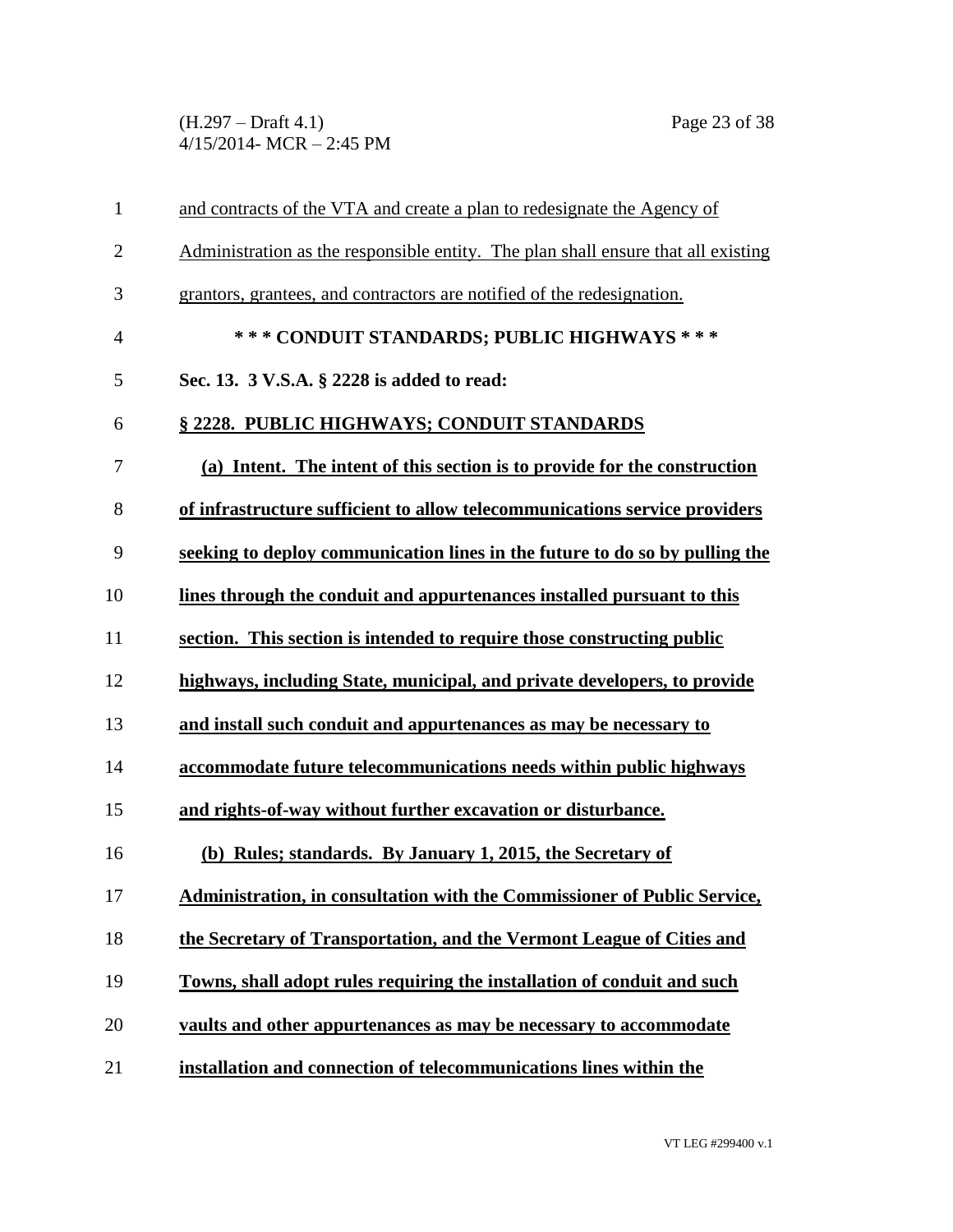(H.297 – Draft 4.1) Page 24 of 38 4/15/2014- MCR – 2:45 PM

| 1              | conduit, during highway construction projects. The rules shall specify            |
|----------------|-----------------------------------------------------------------------------------|
| $\overline{2}$ | construction standards with due consideration given to existing and               |
| 3              | anticipated technologies and industry standards. The standards shall              |
| 4              | specify the minimum diameter of the conduit and interducts to meet the            |
| 5              | requirements of this section. All conduit and appurtenances installed by          |
| 6              | private parties under this section shall be conveyed and dedicated to the         |
| 7              | State or the municipality, as the case may be, with the dedication and            |
| 8              | conveyance of the public highway or right-of-way. Any and all                     |
| 9              | installation costs shall be the responsibility of the party constructing the      |
| 10             | public highway.                                                                   |
| 11             | *** Extension of 248a; Automatic Party Status ***                                 |
| 12             | Sec. 14. 30 V.S.A. § 248a is amended to read:                                     |
| 13             | § 248a. CERTIFICATE OF PUBLIC GOOD FOR COMMUNICATIONS                             |
| 14             | <b>FACILITIES</b>                                                                 |
| 15             | (a) Certificate. Notwithstanding any other provision of law, if the applicant     |
| 16             | seeks approval for the construction or installation of telecommunications         |
| 17             | facilities that are to be interconnected with other telecommunications facilities |
| 18             | proposed or already in existence, the applicant may obtain a certificate of       |
| 19             | public good issued by the Public Service Board under this section, which the      |
| 20             | Board may grant if it finds that the facilities will promote the general good of  |
| 21             | the State consistent with subsection 202c(b) of this title the State              |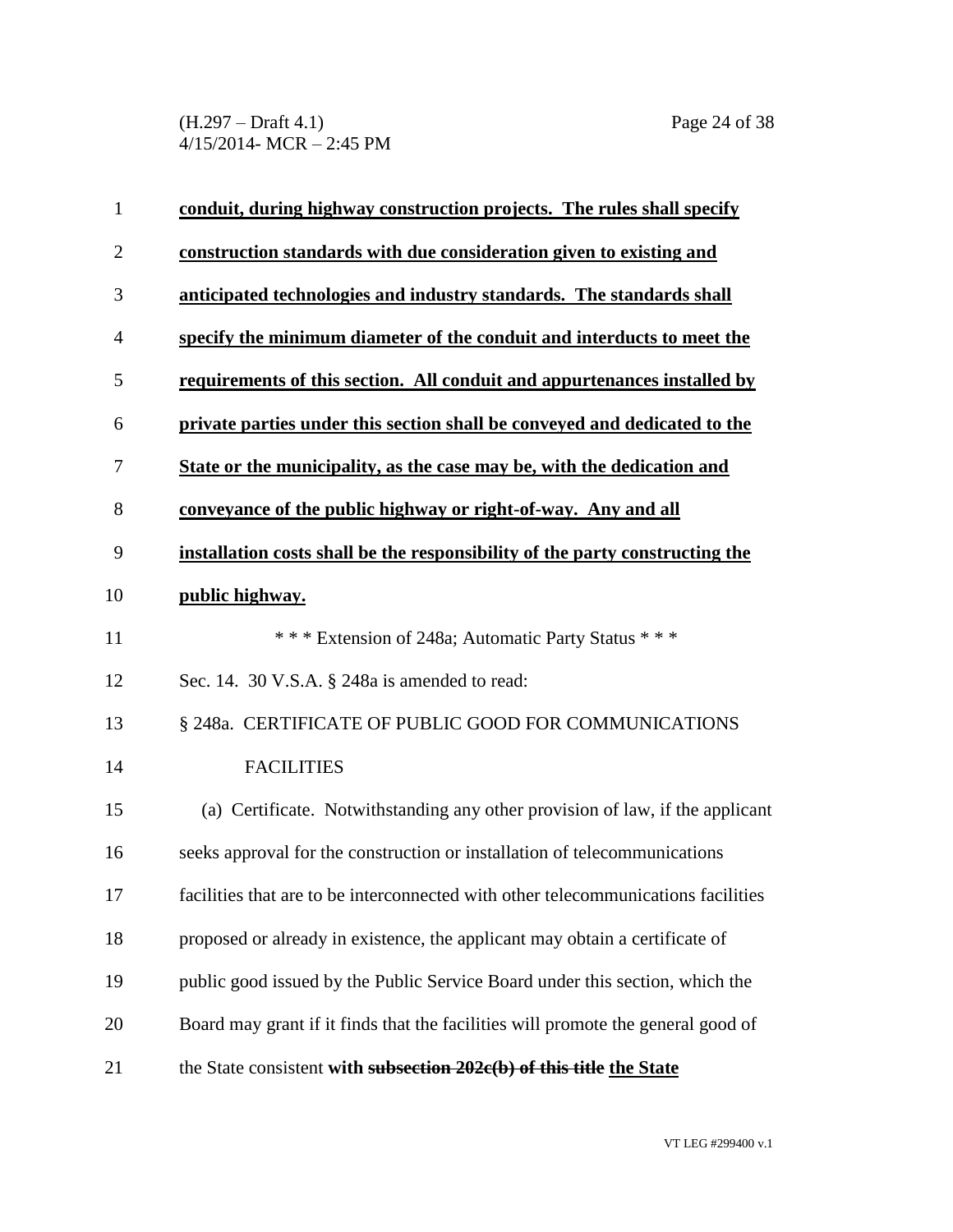(H.297 – Draft 4.1) Page 25 of 38 4/15/2014- MCR – 2:45 PM

| $\mathbf{1}$   | <b>Telecommunications Plan.</b> A single application may seek approval of one or   |
|----------------|------------------------------------------------------------------------------------|
| $\overline{2}$ | more telecommunications facilities. An application under this section shall        |
| 3              | include a copy of each other State and local permit, certificate, or approval that |
| $\overline{4}$ | has been issued for the facility under a statute, ordinance, or bylaw pertaining   |
| 5              | to the environment or land use.                                                    |
| 6              | * * *                                                                              |
| 7              | (i) Sunset of Board authority. Effective July 1, 2014 2016, no new                 |
| 8              | applications for certificates of public good under this section may be             |
| 9              | considered by the Board.                                                           |
| 10             | * * *                                                                              |
| 11             | (m) Municipal bodies; participation. The legislative body and the planning         |
| 12             | commission for the municipality in which a telecommunications facility is          |
| 13             | located shall have the right to appear and participate on any application under    |
| 14             | this section seeking a certificate of public good for the facility.                |
| 15             | Sec. 15. 10 V.S.A. § 1264(j) is amended to read:                                   |
| 16             | (i) Notwithstanding any other provision of law, if an application to               |
| 17             | discharge stormwater runoff pertains to a telecommunications facility as           |
| 18             | defined in 30 V.S.A. § 248a and is filed before July 1, 2014 2016 and the          |
| 19             | discharge will be to a water that is not principally impaired by stormwater        |
| 20             | runoff:                                                                            |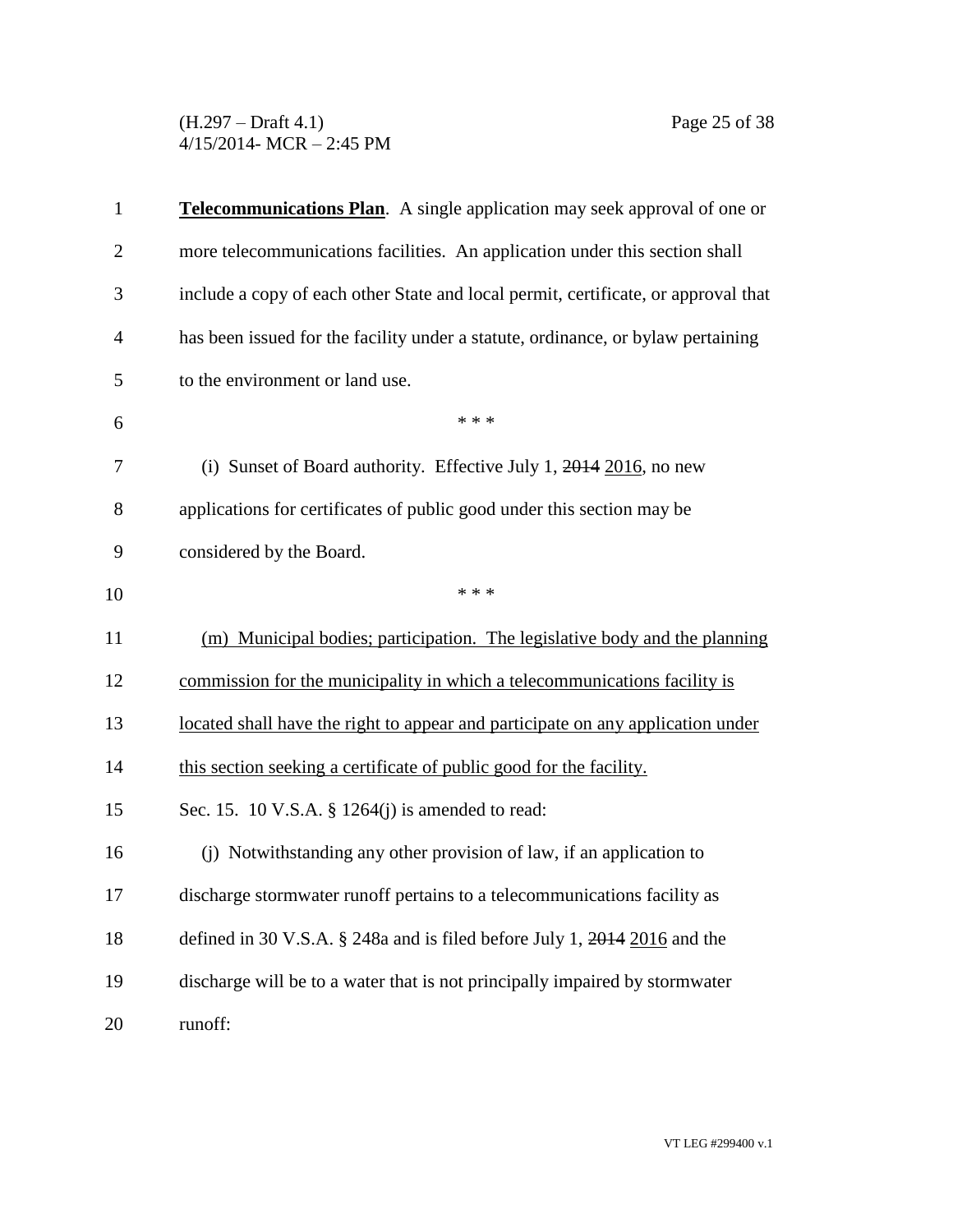## (H.297 – Draft 4.1) Page 26 of 38 4/15/2014- MCR – 2:45 PM

| $\mathbf{1}$   | (1) The Secretary shall issue a decision on the application within 40            |
|----------------|----------------------------------------------------------------------------------|
| $\overline{2}$ | days of the date the Secretary determines the application to be complete, if the |
| 3              | application seeks authorization under a general permit.                          |
| $\overline{4}$ | (2) The Secretary shall issue a decision on the application within 60            |
| 5              | days of the date the Secretary determines the application to be complete, if the |
| 6              | application seeks or requires authorization under an individual permit.          |
| 7              | Sec. 16. 10 V.S.A. § 8506 is amended to read:                                    |
| 8              | § 8506. RENEWABLE ENERGY PLANT; TELECOMMUNICATIONS                               |
| 9              | <b>FACILITY; APPEALS</b>                                                         |
| 10             | (a) Within 30 days of the date of the act or decision, any person aggrieved      |
| 11             | by an act or decision of the secretary Secretary, under the provisions of law    |
| 12             | listed in section 8503 of this title, or any party by right may appeal to the    |
| 13             | public service board Public Service Board if the act or decision concerns a      |
| 14             | renewable energy plant for which a certificate of public good is required under  |
| 15             | 30 V.S.A. § 248 or a telecommunications facility for which the applicant has     |
| 16             | applied or has served notice under 30 V.S.A. $\S$ 248a(e) that it will apply for |
| 17             | approval under 30 V.S.A. § 248a. This section shall not apply to a facility that |
| 18             | is subject to section 1004 (dams before the Federal Energy Regulatory            |
| 19             | Commission) or 1006 (certification of hydroelectric projects) or chapter 43      |
| 20             | (dams) of this title. This section shall not apply to an appeal of an act or     |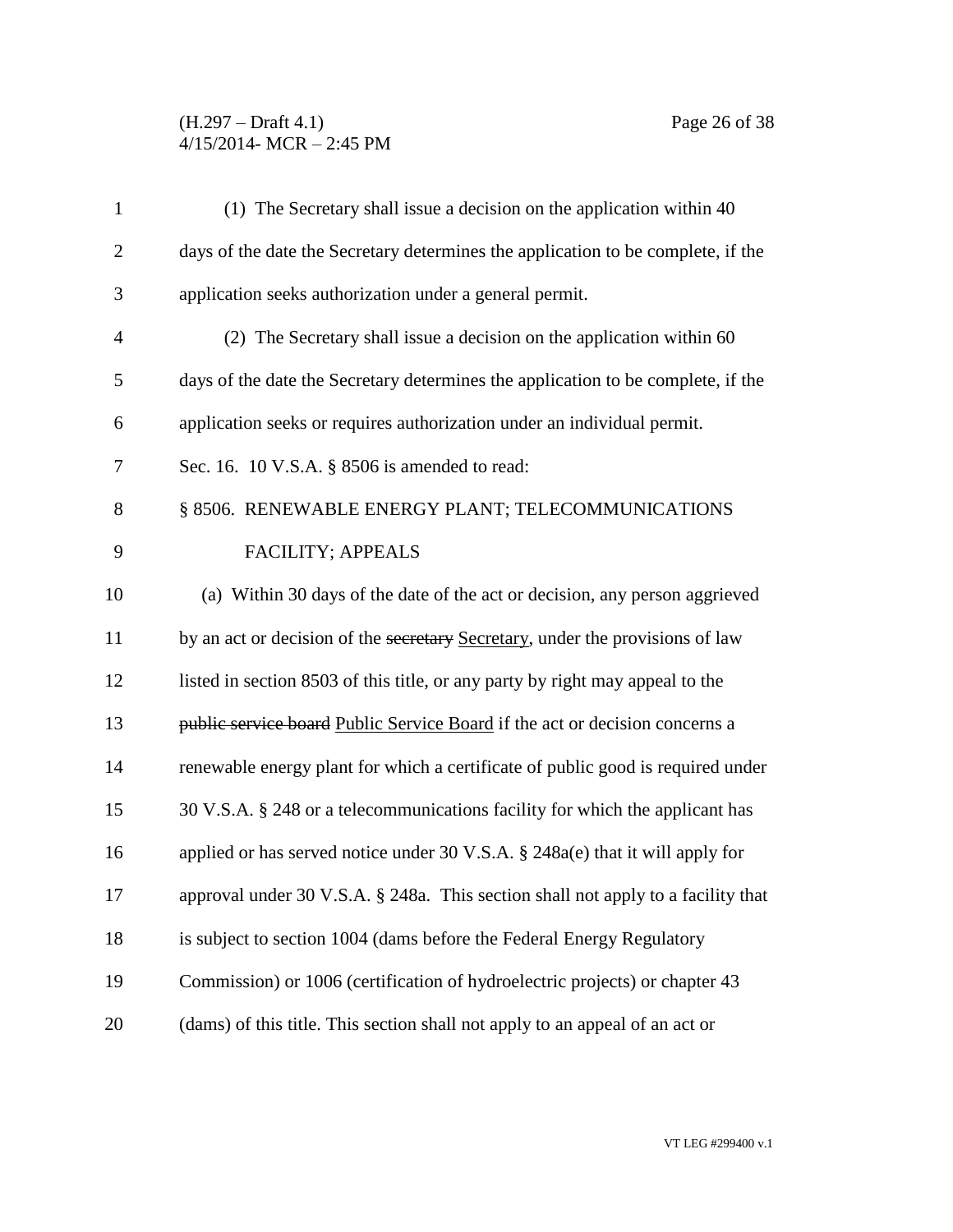(H.297 – Draft 4.1) Page 27 of 38 4/15/2014- MCR – 2:45 PM

| $\mathbf{1}$ | decision of the secretary Secretary regarding a telecommunications facility      |
|--------------|----------------------------------------------------------------------------------|
| 2            | made on or after July 1, 2014 2016.                                              |
| 3            | * * *                                                                            |
| 4            | Sec. 17. 2011 Acts and Resolves No. 53, Sec. 14d is amended to read:             |
| 5            | Sec. 14d. PROSPECTIVE REPEALS; EXEMPTIONS FROM                                   |
| 6            | MUNICIPAL BYLAWS AND ORDINANCES                                                  |
| 7            | Effective July 1, 2014-2016:                                                     |
| 8            | (1) 24 V.S.A. § 4413(h) (limitations on municipal bylaws) shall be               |
| 9            | repealed; and                                                                    |
| 10           | $(2)$ 24 V.S.A. § 2291(19) (municipal ordinances; wireless                       |
| 11           | telecommunications facilities) is amended to read:                               |
| 12           | * * *                                                                            |
| 13           | Sec. 18. 3 V.S.A. § 2809 is amended to read:                                     |
| 14           | § 2809. REIMBURSEMENT OF AGENCY COSTS                                            |
| 15           | $(a)(1)$ The Secretary may require an applicant for a permit, license,           |
| 16           | certification, or order issued under a program that the Secretary enforces under |
| 17           | 10 V.S.A. § 8003(a) to pay for the cost of research, scientific, programmatic,   |
| 18           | or engineering expertise provided by the Agency of Natural Resources,            |
| 19           | provided:                                                                        |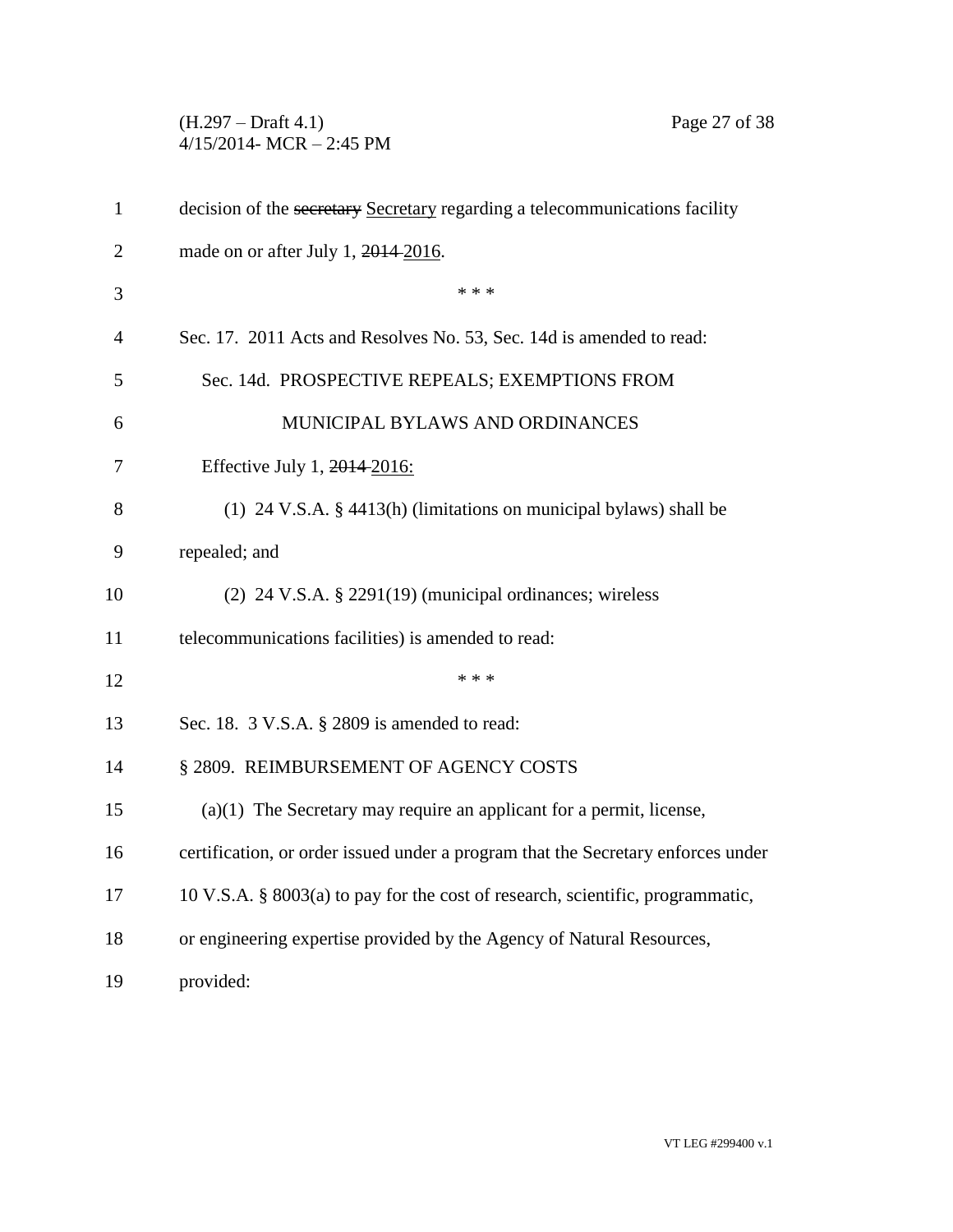(H.297 – Draft 4.1) Page 28 of 38 4/15/2014- MCR – 2:45 PM

| $\mathbf{1}$   | (A) the The Secretary does not have such expertise or services and                |
|----------------|-----------------------------------------------------------------------------------|
| $\overline{2}$ | such expertise is required for the processing of the application for the permit,  |
| 3              | license, certification, or order; or.                                             |
| $\overline{4}$ | (B) the The Secretary does have such expertise but has made a                     |
| 5              | determination that it is beyond the agency's Agency's internal capacity to        |
| 6              | effectively utilize that expertise to process the application for the permit,     |
| 7              | license, certification, or order. In addition, the Secretary shall determine that |
| 8              | such expertise is required for the processing of the application for the permit,  |
| 9              | license, certification, or order.                                                 |
| 10             | (2) The Secretary may require an applicant under 10 V.S.A. chapter 151            |
| 11             | to pay for the time of Agency of Natural Resources personnel providing            |
| 12             | research, scientific, or engineering services or for the cost of expert witnesses |
| 13             | when agency Agency personnel or expert witnesses are required for the             |
| 14             | processing of the permit application.                                             |
| 15             | (3) In addition to the authority set forth under 10 V.S.A. chapters 59 and        |
| 16             | 159 and § section 1283, the Secretary may require a person who caused the         |
| 17             | agency Agency to incur expenditures or a person in violation of a permit,         |
| 18             | license, certification, or order issued by the Secretary to pay for the time of   |
| 19             | agency Agency personnel or the cost of other research, scientific, or             |
| 20             | engineering services incurred by the agency Agency in response to a threat to     |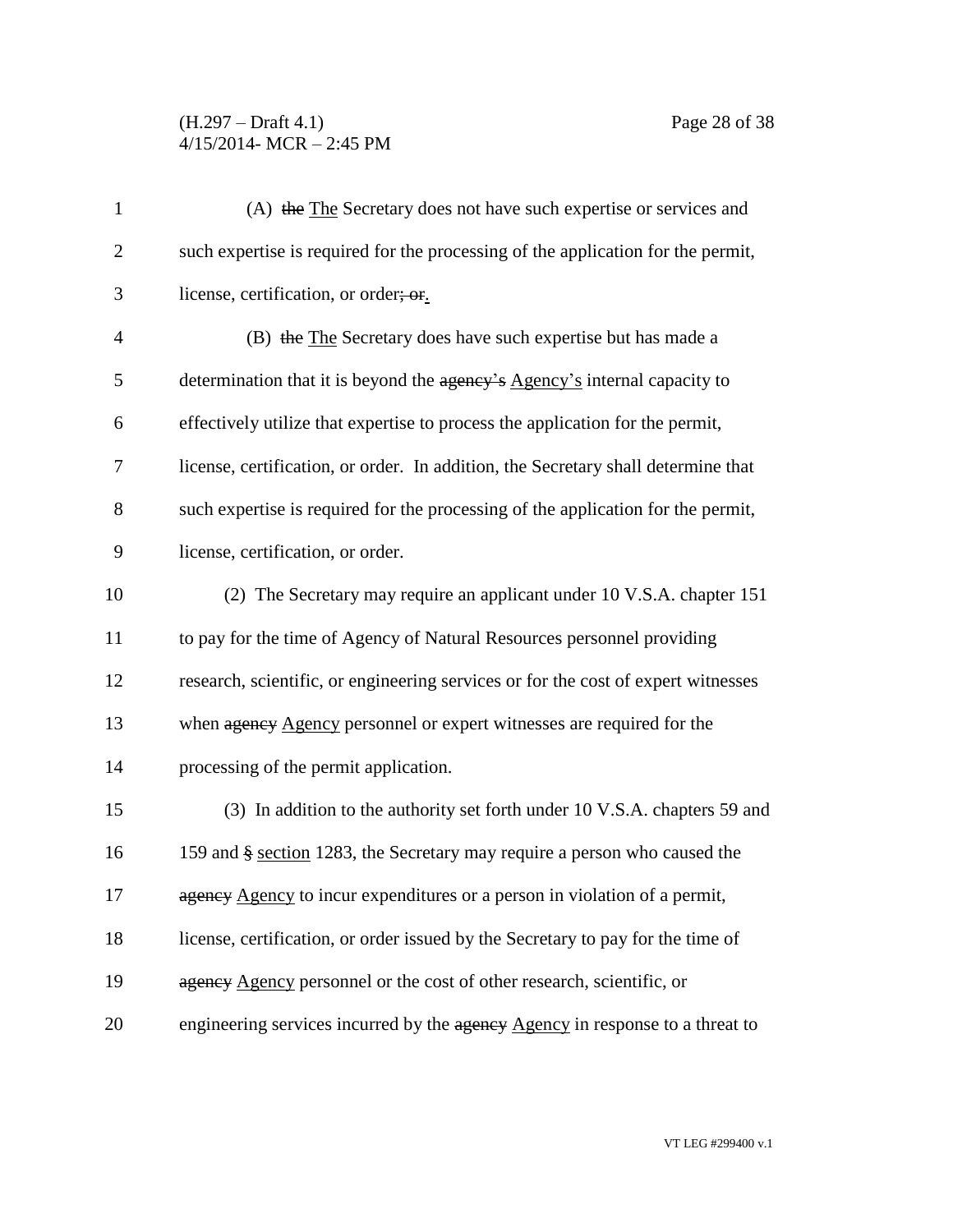## (H.297 – Draft 4.1) Page 29 of 38 4/15/2014- MCR – 2:45 PM

| $\mathbf{1}$   | public health or the environment presented by an emergency or exigent            |
|----------------|----------------------------------------------------------------------------------|
| $\overline{c}$ | circumstance.                                                                    |
| 3              | * * *                                                                            |
| $\overline{4}$ | (g) Concerning an application for a permit to discharge stormwater runoff        |
| 5              | from a telecommunications facility as defined in 30 V.S.A. § 248a that is filed  |
| 6              | before July 1, 2014-2016:                                                        |
| 7              | (1) Under subdivision (a)(1) of this section, the $\frac{1}{2}$ agency shall not |
| 8              | require an applicant to pay more than \$10,000.00 with respect to a facility.    |
| 9              | (2) The provisions of subsection (c) (mandatory meeting) of this section         |
| 10             | shall not apply.                                                                 |
| 11             | *** PSB Rules; Cable Line Extensions ***                                         |
| 12             | Sec. 19. PSB RULES ON CABLE LINE EXTENSIONS                                      |
| 13             | The Public Service Board shall amend its line extension policy in Board          |
| 14             | Rule 8.313 to lower density requirements, that is, the requisite verified        |
| 15             | subscribers per mile, for new cable-funded line extensions beginning             |
| 16             | September 1, 2014. The maximum number of verified subscribers per mile           |
| 17             | above which new subscribers shall not be required to contribute to aerial cable  |
| 18             | construction costs shall not exceed 12, unless the Board, after a hearing,       |
| 19             | determines such maximum would prevent a company from sufficiently                |
| 20             | recovering its costs, taking into consideration costs and revenues from all      |
| 21             | services statewide. The Board shall require a cable company to expand service    |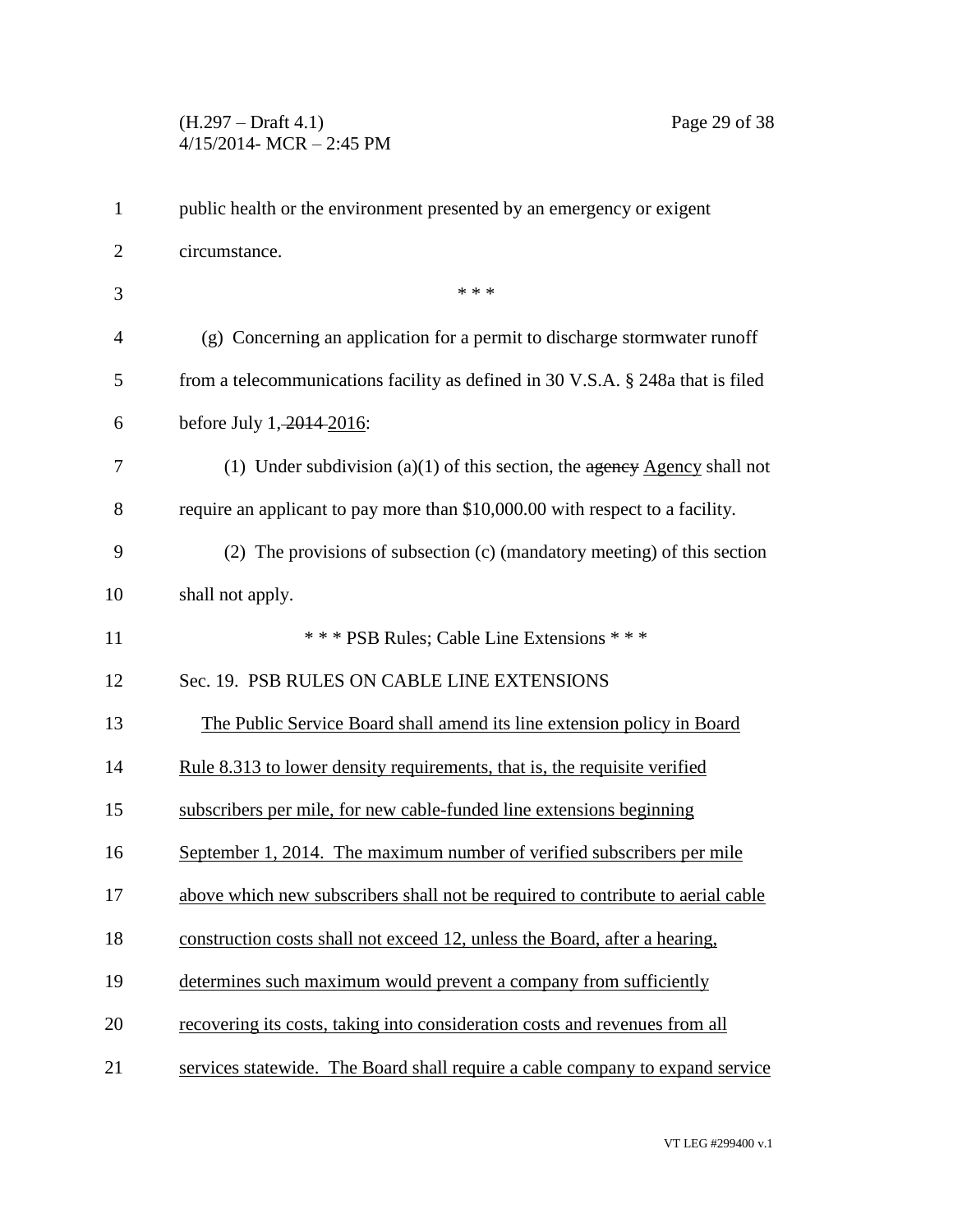(H.297 – Draft 4.1) Page 30 of 38 4/15/2014- MCR – 2:45 PM

| $\mathbf{1}$   | to unserved areas within its franchise area where the density of locations     |
|----------------|--------------------------------------------------------------------------------|
| $\overline{2}$ | passed per mile, as determined by the Board, is equal to or exceeds the        |
| 3              | maximum number of verified subscribers per mile.                               |
| $\overline{4}$ | *** Administration Report; E-911; Vermont Communications                       |
| 5              | Board; VCGI; FirstNet * * *                                                    |
| 6              | Sec. 20. ADMINISTRATION REPORT; TRANSFERS AND                                  |
| 7              | <b>CONSOLIDATION</b>                                                           |
| 8              | (a) On January 1, 2015, the Secretary of Administration shall submit a         |
| 9              | report to the General Assembly proposing a plan for transferring the           |
| 10             | responsibilities and powers of the Enhanced 911 Board, including necessary     |
| 11             | positions, to the Division for Connectivity, the Department of Public Service, |
| 12             | or the Department of Public Safety, as he or she deems appropriate. The plan   |
| 13             | shall include budgetary recommendations and shall strive to achieve annual     |
| 14             | operational savings of at least \$300,000.00, as well as enhanced coordination |
| 15             | and efficiency, and reductions in operational redundancies. The report shall   |
| 16             | include draft legislation implementing the Secretary's plan. In addition, the  |
| 17             | report shall include draft a recommendation for transferring                   |
| 18             | telecommunications-related positions, responsibilities, and resources of       |
| 19             | the Vermont Center for Geographic Information to the Department of             |
| 20             | <b>Public Service.</b>                                                         |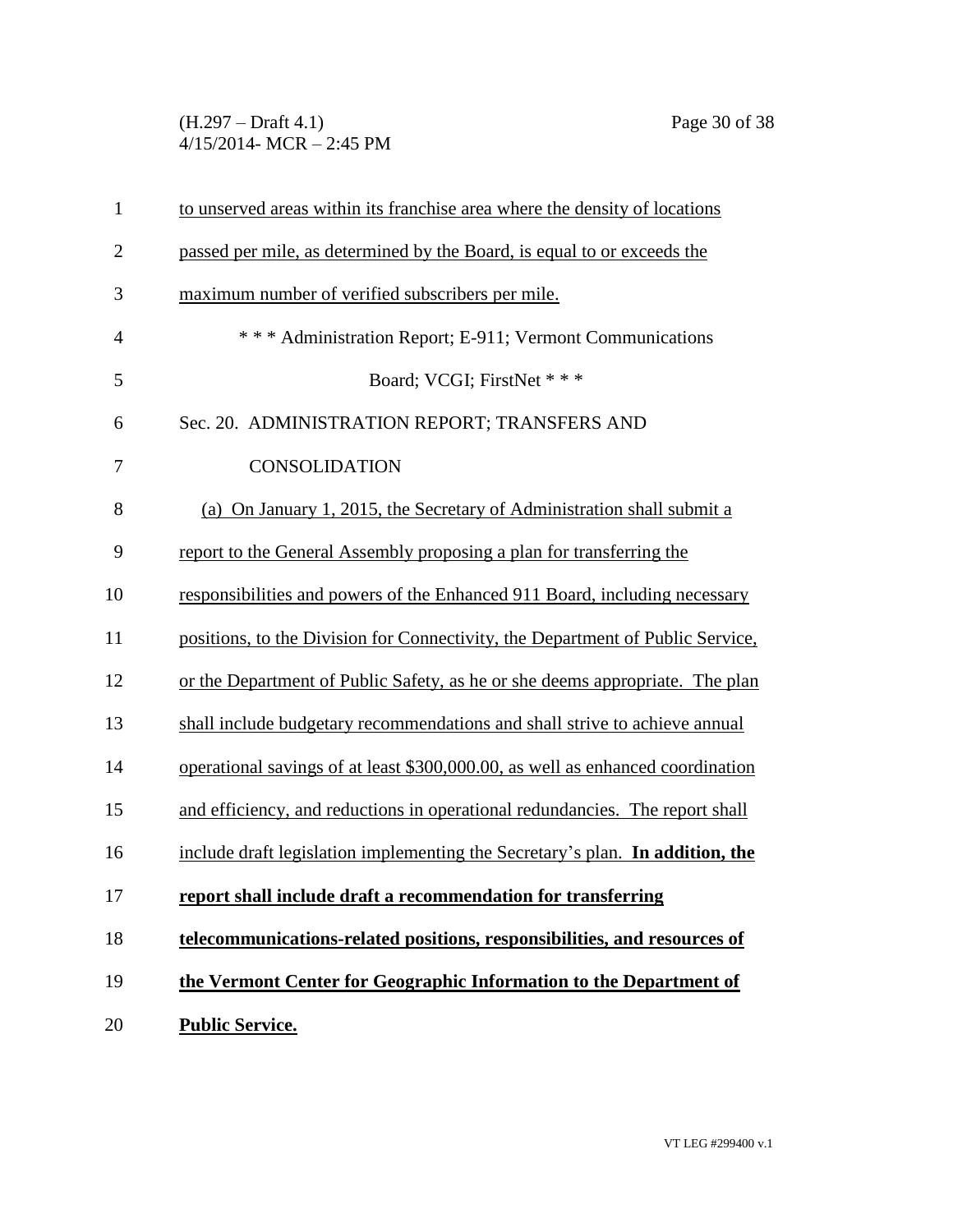(H.297 – Draft 4.1) Page 31 of 38 4/15/2014- MCR – 2:45 PM

| $\mathbf{1}$   | (b) As part of the report required in subsection (a) of this section, the         |
|----------------|-----------------------------------------------------------------------------------|
| $\mathbf{2}$   | Secretary shall also make findings and recommendations regarding the status       |
| 3              | of the Vermont Communications Board, Department of Public Safety. If not          |
| $\overline{4}$ | prohibited by federal law, the Secretary shall propose draft legislation creating |
| 5              | an advisory board within the Division for Connectivity or the Department of       |
| 6              | Public Safety comprised of 15 members appointed by the Governor to assume         |
| 7              | functions of the current Enhanced 911 Board, the Vermont Communications           |
| 8              | <b>Board, the Vermont Public Safety Broadband Network Commission</b>              |
| 9              | (FirstNet), and relevant telecommunications-related aspects of the                |
| 10             | Vermont Center for Geographic Information Board of Directors, as the              |
| 11             | Secretary deems appropriate. Upon establishment of the new advisory board         |
| 12             | and not later than July 1, 2015, the E-911 Board and the Vermont                  |
| 13             | Communications Board shall cease to exist.                                        |
| 14             | *** DPS Deployment Report ***                                                     |
| 15             | Sec. 21. DEPARTMENT OF PUBLIC SERVICE; DEPLOYMENT REPORT                          |
| 16             | On July 15, 2015, the Commissioner of Public Service shall submit to the          |
| 17             | General Assembly a report, including maps, indicating the service type and        |
| 18             | average speed of service of mobile telecommunications and broadband               |
| 19             | services available within the State by census block as of June 30, 2015.          |
| 20             | *** VTA; Dormant Status ***                                                       |
| 21             | Sec. 22. 30 V.S.A. § 8060a is added to read:                                      |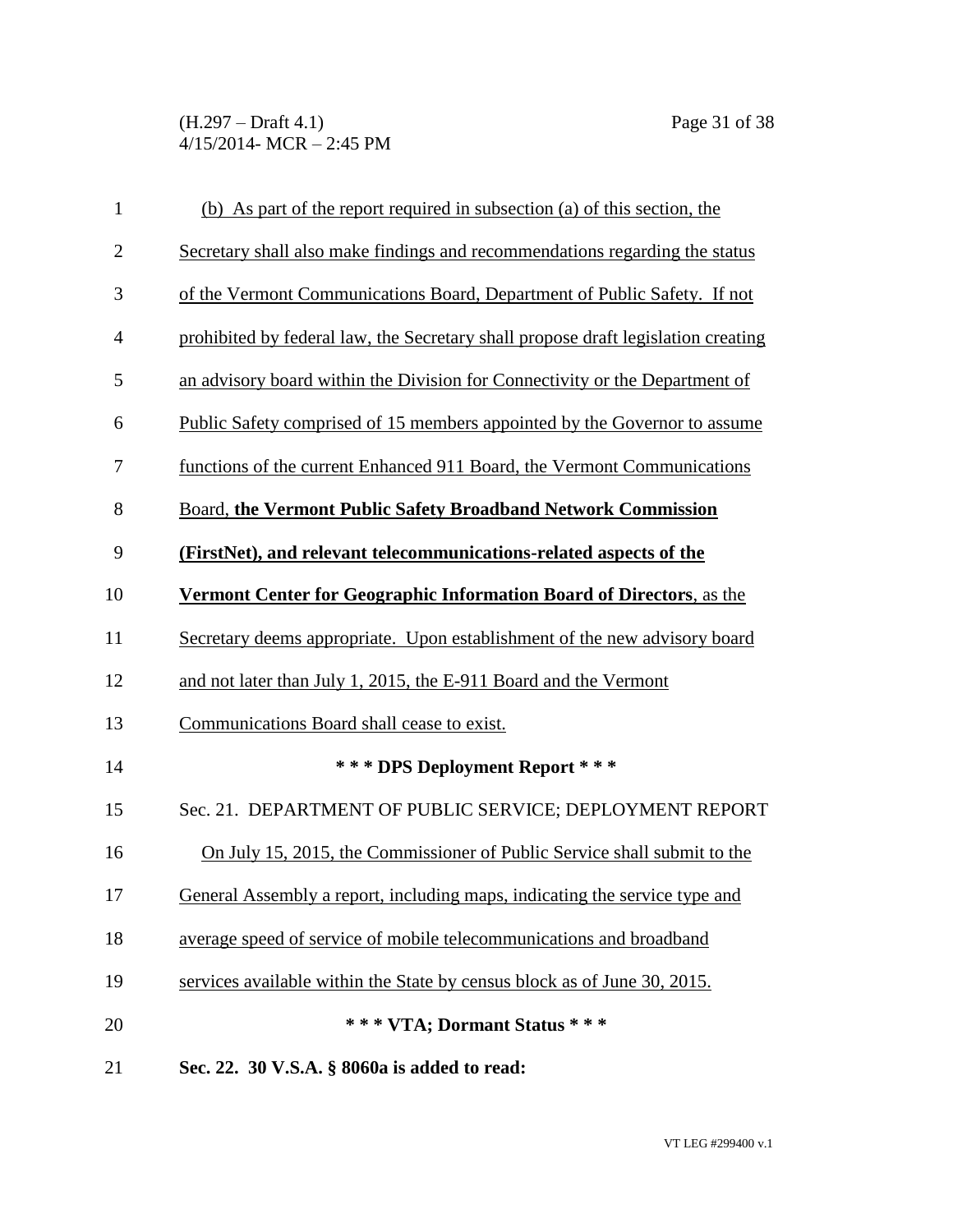(H.297 – Draft 4.1) Page 32 of 38 4/15/2014- MCR – 2:45 PM

| 1              | § 8060a. PERIOD OF DORMANCY                                                    |
|----------------|--------------------------------------------------------------------------------|
| $\overline{c}$ | Beginning July 1, 2015, the Division for Connectivity established under        |
| 3              | 3 V.S.A. § 2227 shall become the successor in interest to and the              |
| 4              | continuation of the Vermont Telecommunications Authority. The                  |
| 5              | Authority shall cease all operations and shall not resume its duties as        |
| 6              | specified under this chapter or under any other Vermont law unless             |
| 7              | directed to do so by enactment of the General Assembly.                        |
| 8              | *** Telecommunications; CPGs; Annual Renewals; Retransmission                  |
| 9              | Fees ***                                                                       |
| 10             | Sec. 23. 30 V.S.A. § 231 is amended to read:                                   |
| 11             | § 231. CERTIFICATE OF PUBLIC GOOD; ABANDONMENT OF                              |
| 12             | <b>SERVICE; HEARING</b>                                                        |
| 13             | (a) A person, partnership, unincorporated association, or previously           |
| 14             | incorporated association, which desires to own or operate a business over      |
| 15             | which the public service board Public Service Board has jurisdiction under the |
| 16             | provisions of this chapter shall first petition the board Board to determine   |
| 17             | whether the operation of such business will promote the general good of the    |
| 18             | state, State and conforms with the State Telecommunications Plan, if           |
| 19             | applicable, and shall at that time file a copy of any such petition with the   |
| 20             | department Department. The department Department, within 12 days, shall        |
| 21             | review the petition and file a recommendation regarding the petition in the    |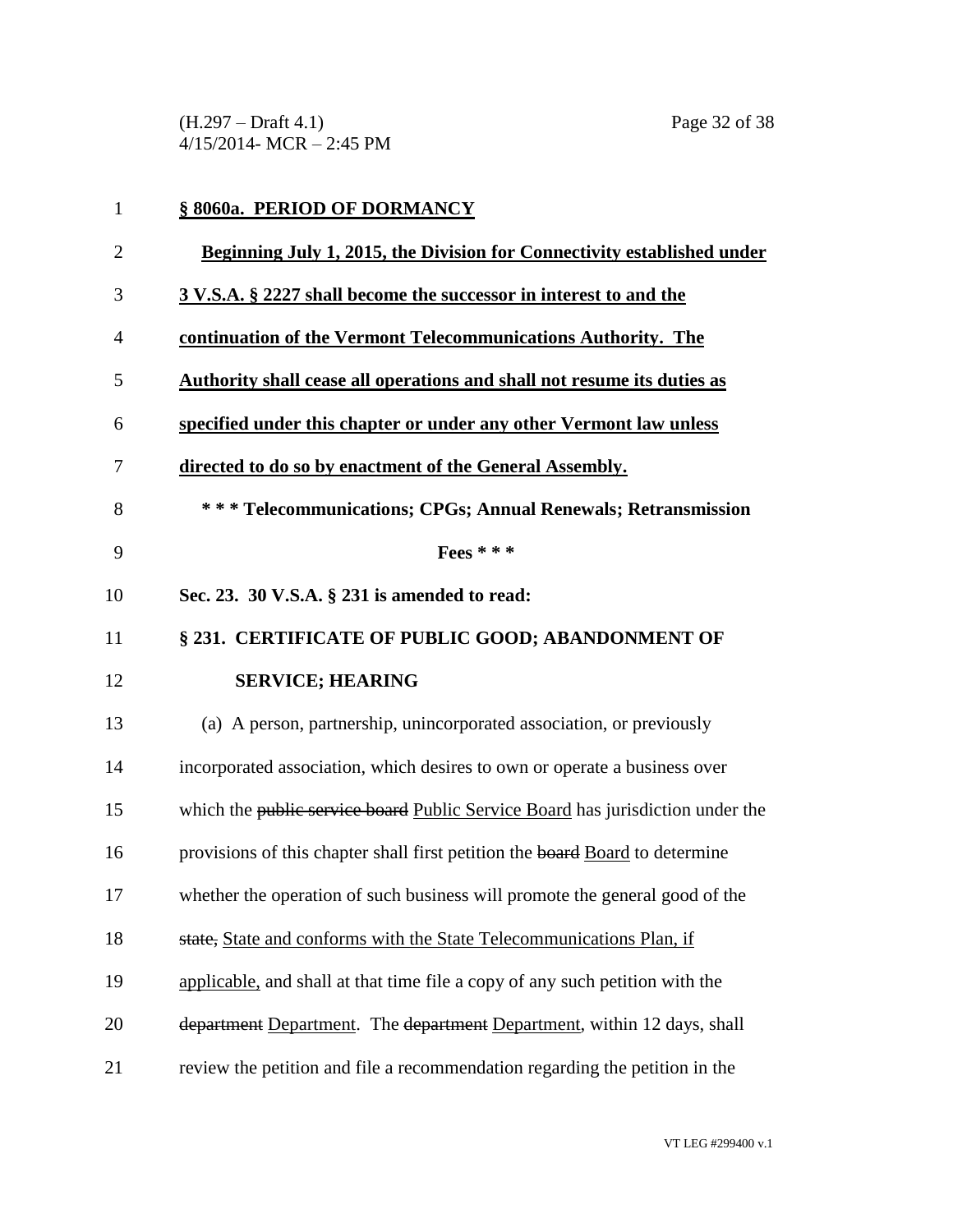(H.297 – Draft 4.1) Page 33 of 38 4/15/2014- MCR – 2:45 PM

| $\mathbf{1}$   | same manner as is set forth in subsection 225(b) of this title. Such              |
|----------------|-----------------------------------------------------------------------------------|
| $\overline{2}$ | recommendation shall set forth reasons why the petition shall be accepted         |
| 3              | without hearing or shall request that a hearing on the petition be scheduled. If  |
| $\overline{4}$ | the department Department requests a hearing on the petition, or, if the board    |
| 5              | Board deems a hearing necessary, it shall appoint a time and place in the         |
| 6              | county where the proposed corporation is to have its principal office for         |
| 7              | hearing the petition, and shall make an order for the publication of the          |
| 8              | substance thereof and the time and place of hearing two weeks successively in     |
| 9              | a newspaper of general circulation in the county to be served by the petitioner,  |
| 10             | the last publication to be at least seven days before the day appointed for the   |
| 11             | hearing. The director for public advocacy Director for Public Advocacy shall      |
| 12             | represent the public at such hearing. If the board Board finds that the operation |
| 13             | of such business will promote the general good of the state, and conforms         |
| 14             | with the State Telecommunications Plan, if applicable, it shall give such         |
| 15             | person, partnership, unincorporated association or previously incorporated        |
| 16             | association a certificate of public good specifying the business and territory to |
| 17             | be served by such petitioners. For good cause, after opportunity for hearing,     |
| 18             | the board Board may amend or revoke any certificate awarded under the             |
| 19             | provisions of this section. If any such certificate is revoked, the person,       |
| 20             | partnership, unincorporated association, or previously incorporated association   |
| 21             | shall no longer have authority to conduct any business which is subject to the    |

VT LEG #299400 v.1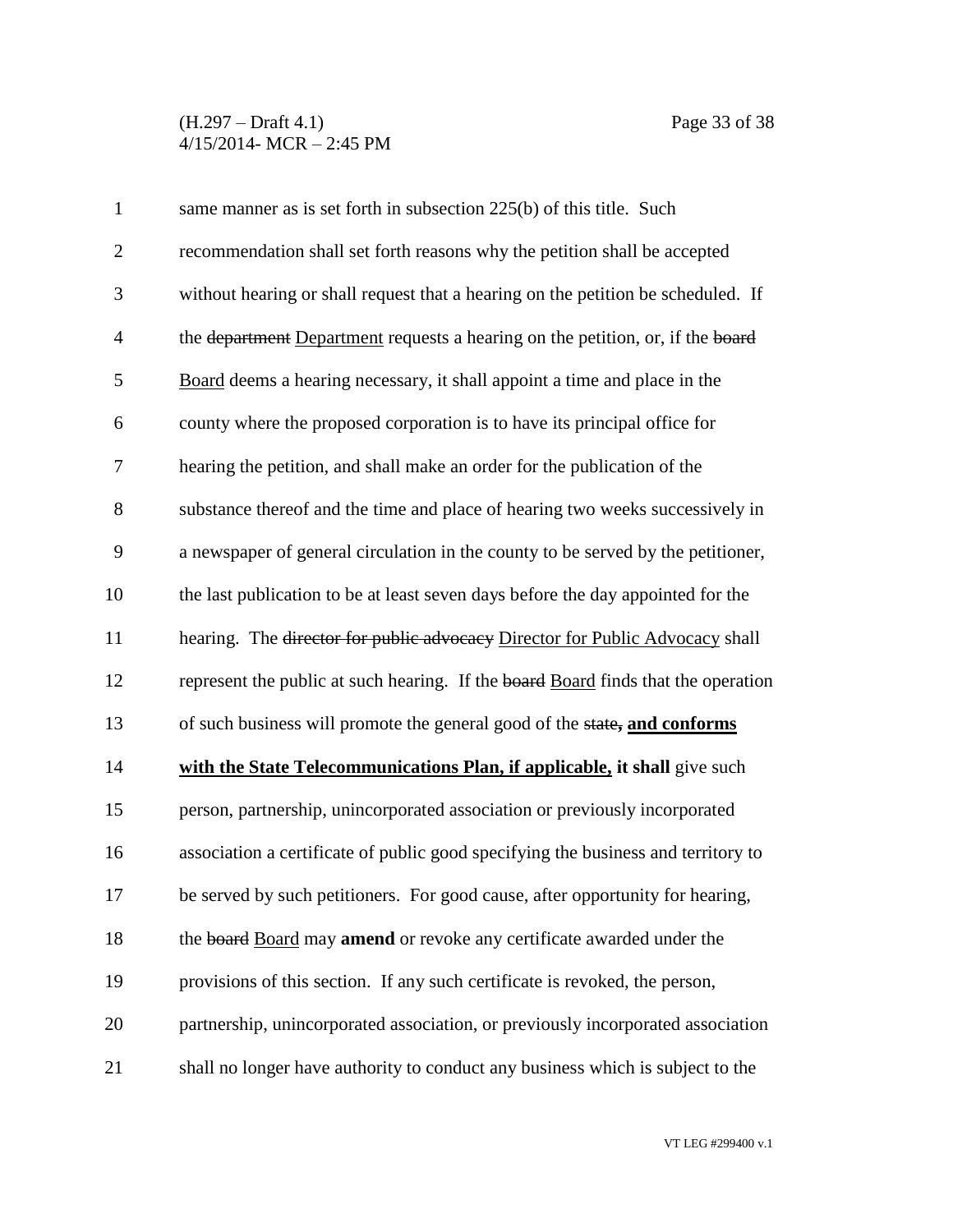(H.297 – Draft 4.1) Page 34 of 38 4/15/2014- MCR – 2:45 PM

| $\mathbf{1}$   | jurisdiction of the board Board whether or not regulation thereunder has been          |
|----------------|----------------------------------------------------------------------------------------|
| $\mathbf{2}$   | reduced or suspended, under section 226a or 227a of this title.                        |
| 3              | (b) A company subject to the general supervision of the public service                 |
| $\overline{4}$ | board Public Service Board under section 203 of this title may not abandon or          |
| 5              | curtail any service subject to the jurisdiction of the board Board or abandon all      |
| 6              | or any part of its facilities if it would in doing so effect the abandonment,          |
| 7              | curtailment or impairment of the service, without first obtaining approval of          |
| 8              | the public service board Board, after notice and opportunity for hearing, and          |
| 9              | upon finding by the board Board that the abandonment or curtailment is                 |
| 10             | consistent with the public interest and the State Telecommunications Plan, if          |
| 11             | <b>applicable;</b> provided, however, this section shall not apply to disconnection of |
| 12             | service pursuant to valid tariffs or to rules adopted under section 209(b) and (c)     |
| 13             | of this title.                                                                         |
| 14             | Sec. 24. 30 V.S.A. $\S$ 504 is amended to read:                                        |
| 15             | § 504. CERTIFICATES OF PUBLIC GOOD                                                     |
| 16             | (a) Certificates of public good granted under this chapter shall be for a              |
| 17             | period of 11 years.                                                                    |
| 18             | (b) Issuance of a certificate shall be after opportunity for hearing and               |
| 19             | findings by the board Board that the applicant has complied or will comply             |
| 20             | with requirements adopted by the board Board to ensure that the system                 |
| 21             | provides:                                                                              |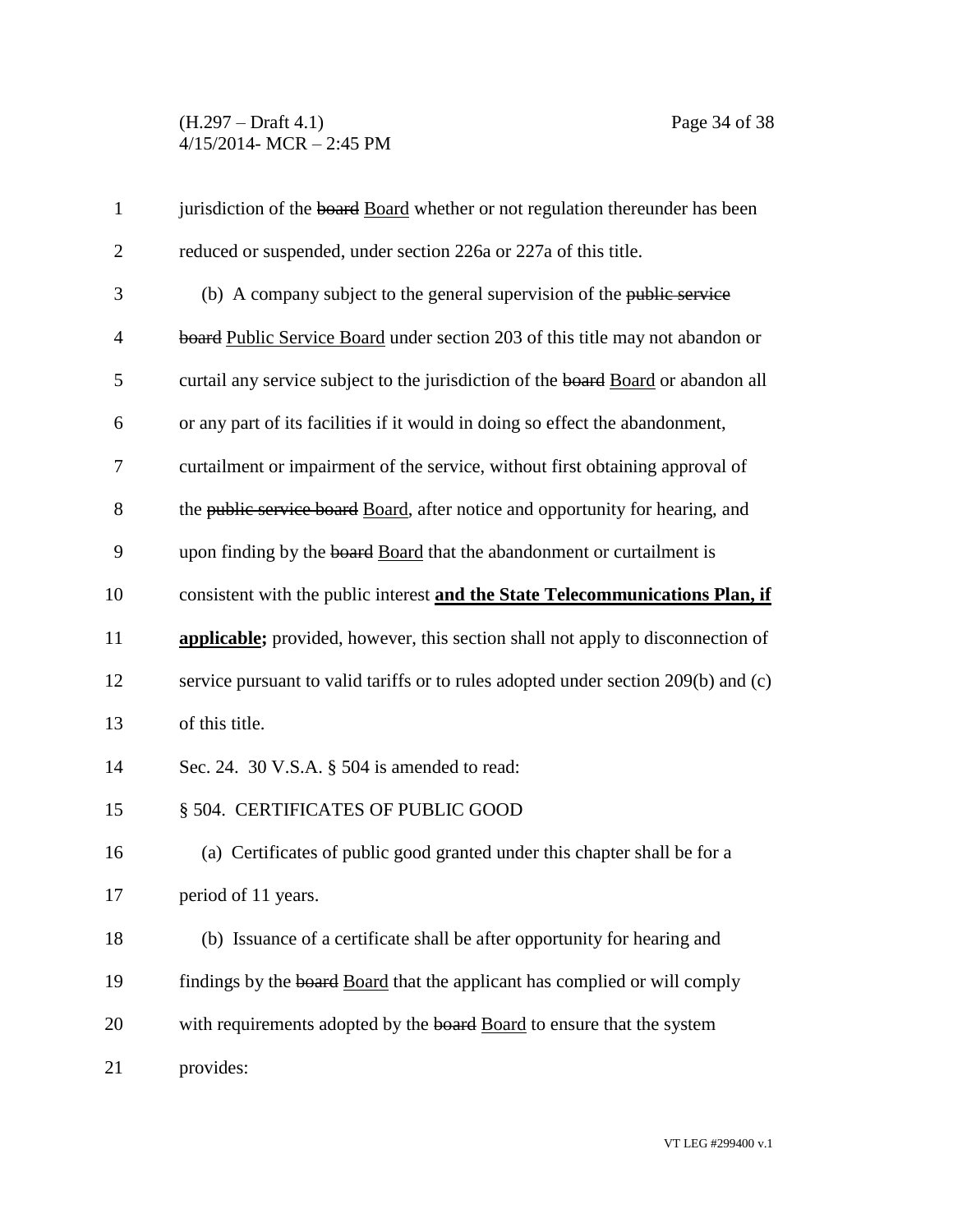## (H.297 – Draft 4.1) Page 35 of 38 4/15/2014- MCR – 2:45 PM

| $\mathbf{1}$   | (1) designation of adequate channel capacity and appropriate facilities          |
|----------------|----------------------------------------------------------------------------------|
| $\overline{2}$ | for public, educational, or governmental use;                                    |
| 3              | (2) adequate and technically sound facilities and equipment, and signal          |
| $\overline{4}$ | quality;                                                                         |
| 5              | (3) a reasonably broad range of public, educational, and governmental            |
| 6              | programming;                                                                     |
| $\tau$         | (4) the prohibition of discrimination among customers of basic service;          |
| 8              | and                                                                              |
| 9              | (5) basic service in a competitive market, and if a competitive market           |
| 10             | does not exist, that the system provides basic service at reasonable rates       |
| 11             | determined in accordance with section 218 of this title; and                     |
| 12             | (6) service that conforms with the relevant provisions of the State              |
| 13             | <b>Telecommunications Plan.</b>                                                  |
| 14             | (c) In addition to the requirements set forth in subsection (b) of this section, |
| 15             | the board Board shall insure ensure that the system provides or utilizes:        |
| 16             | (1) a reasonable quality of service for basic, premium or otherwise,             |
| 17             | having regard to available technology, subscriber interest, and cost;            |
| 18             | (2) construction, including installation, which conforms to all applicable       |
| 19             | state State and federal laws and regulations and the National Electric Safety    |
| 20             | Code;                                                                            |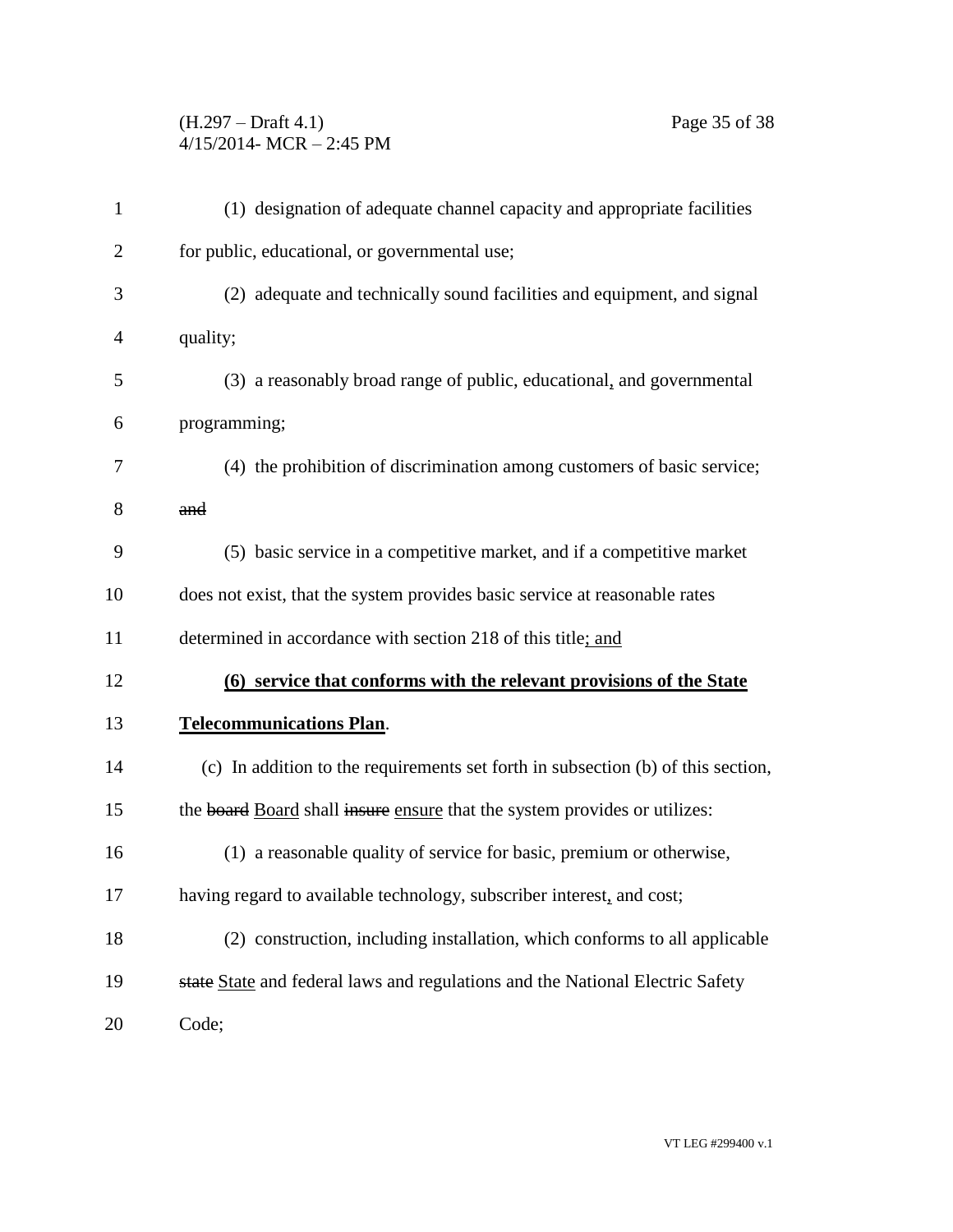## (H.297 – Draft 4.1) Page 36 of 38 4/15/2014- MCR – 2:45 PM

| $\mathbf{1}$   | (3) a competent staff sufficient to provide adequate and prompt service           |
|----------------|-----------------------------------------------------------------------------------|
| $\overline{2}$ | and to respond quickly and comprehensively to customer and department             |
| 3              | Department complaints and problems;                                               |
| $\overline{4}$ | (4) unless waived by the board Board, an office which shall be open               |
| 5              | during usual business hours, have a listed toll-free telephone so that complaints |
| 6              | and requests for repairs or adjustments may be received; and                      |
| 7              | (5) reasonable rules and policies for line extensions, disconnections,            |
| 8              | customer deposits, and billing practices.                                         |
| 9              | (d) A certificate granted to a company shall represent nonexclusive               |
| 10             | authority of that company to build and operate a cable television system to       |
| 11             | serve customers only within specified geographical boundaries. Extension of       |
| 12             | service beyond those boundaries may be made pursuant to the criteria in           |
| 13             | section 504 of this title this section, and the procedures in section 231 of this |
| 14             | title.                                                                            |
| 15             | (e) The Board shall not grant a certificate under this section that has a         |
| 16             | duration of more than one year for any application pending on or filed on         |
| 17             | or after the effective date of this act until a State Telecommunications          |
| 18             | Plan has been adopted by the Department of Public Service under 30                |
| 19             | <u>V.S.A. § 202d for the seven-year period beginning in 2014. The Board</u>       |
| 20             | shall automatically extend any certificate for renewal pending on or after        |
| 21             | the effective date of this act for one year until a State Telecommunications      |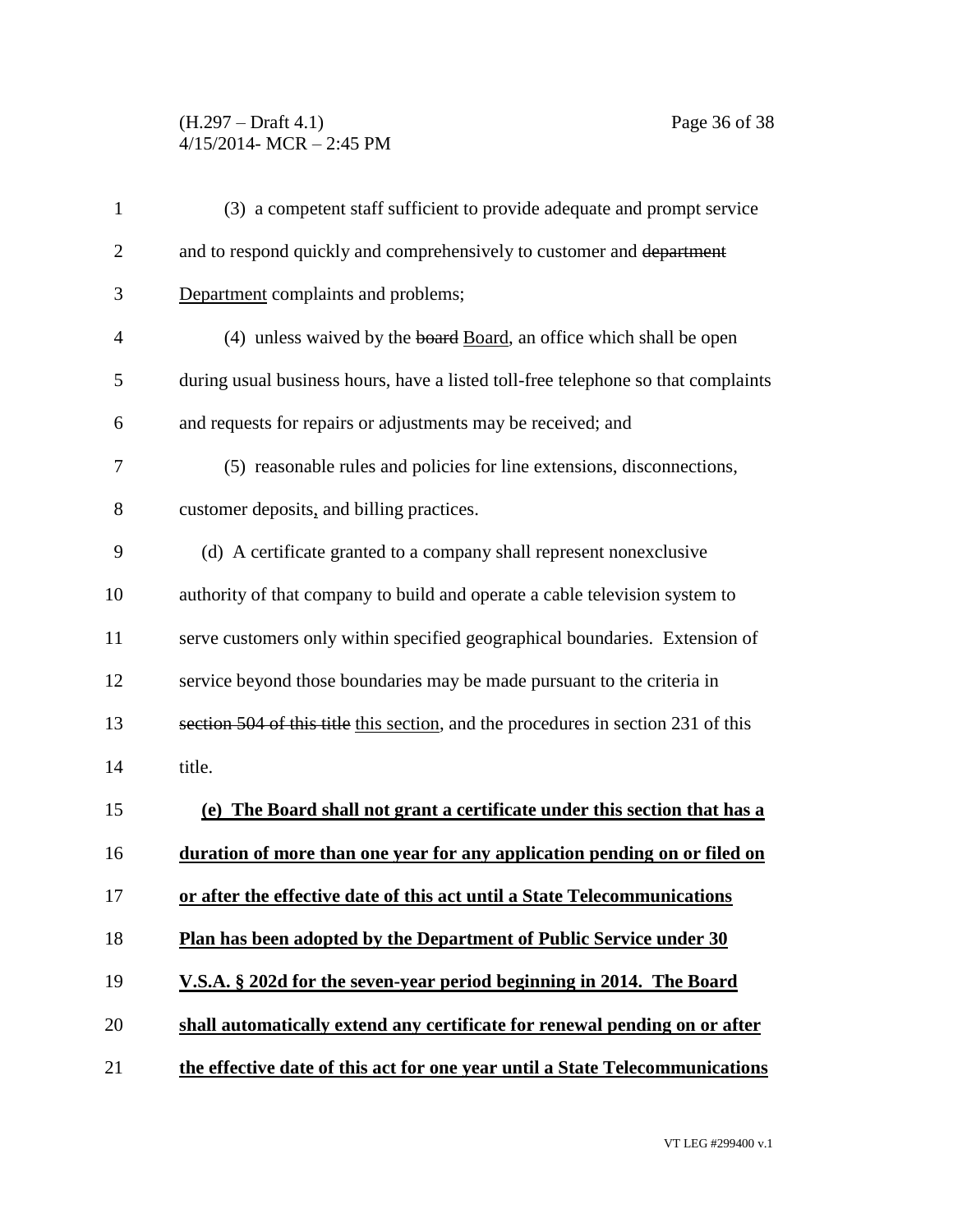(H.297 – Draft 4.1) Page 37 of 38 4/15/2014- MCR – 2:45 PM

| $\mathbf{1}$   | Plan has been adopted by the Department of Public Service for the seven-    |
|----------------|-----------------------------------------------------------------------------|
| $\overline{c}$ | year period beginning in 2014, unless the Board has good cause to not       |
| 3              | grant an automatic renewal, but in no event shall the renewal duration      |
| 4              | exceed one year.                                                            |
| 5              | Sec. 25. 30 V.S.A. § 518 is added to read:                                  |
| 6              | § 518. DISCLOSURE OF RETRANSMISSION FEES                                    |
| 7              | A retransmission agreement entered into between a commercial                |
| 8              | <u>broadcasting station and a cable company pursuant to 47 U.S.C. § 325</u> |
| 9              | shall not include terms prohibiting the company from disclosing to its      |
| 10             | subscribers any fees incurred for program content retransmitted on the      |
| 11             | cable network under the retransmission agreement.                           |
| 12             | *** Statutory Revision Authority ***                                        |
| 13             | Sec. 26. STATUTORY REVISION                                                 |
| 14             | The Office of the Legislative Council pursuant to its statutory revision    |
| 15             | authority is directed:                                                      |
| 16             | (1) to delete all references to "by the end of the year 2013" in 30 V.S.A.  |
| 17             | chapter 91; and.                                                            |
| 18             | (2) beginning July 1, 2015, replace all cross references to 30 V.S.A.       |
| 19             | §§ 202c and 202d in the Vermont Statutes Annotated with 3 V.S.A.            |
| 20             | §§ 2225 and 2226, respectively.                                             |
|                |                                                                             |

21 \*\*\* Effective Dates \* \* \*